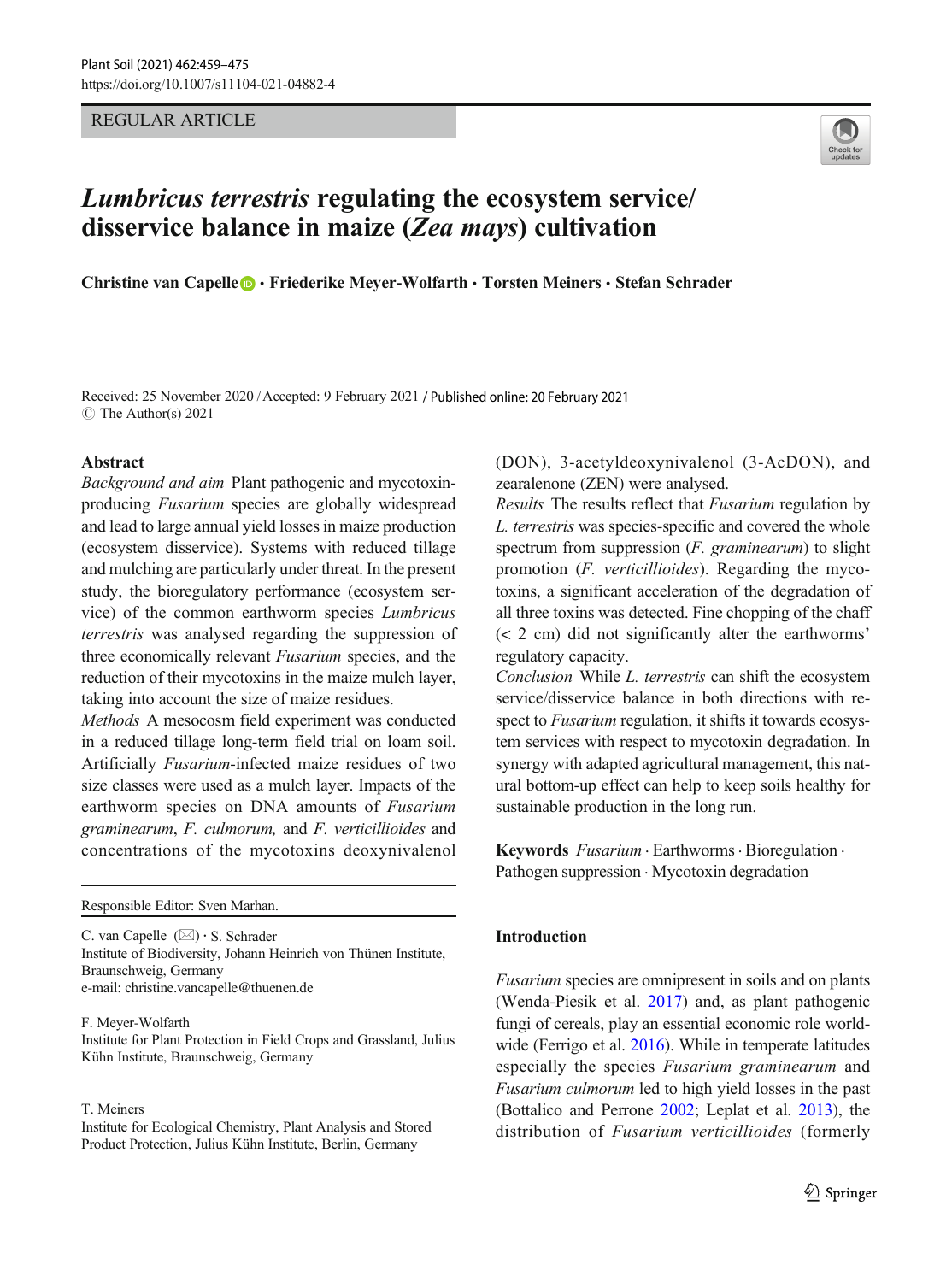Fusarium moniliforme), as most common species in maize, was limited to warmer regions (Aguín et al. [2014](#page-13-0); Bottalico [1998\)](#page-13-0). However, due to rising temperatures in the context of climatic change, this species has increasingly spread even in originally colder, humid regions in recent years (Czembor et al. [2015](#page-14-0); Pfordt et al. [2020\)](#page-15-0). As the temperature rise continues and a further increase in maize cultivation is predicted (EC (European Commission) [2018](#page-14-0); Pavlik et al. [2019\)](#page-15-0), an increase in infestation rates by  $F$ . verticillioides in temperate latitudes is expected in the near future (Oldenburg et al. [2018\)](#page-15-0).

Farmers in these regions are therefore confronted with the risk of infestation by a rising number of Fusarium species and face the major challenge of preventing and effectively controlling infections to keep their plants and soils healthy and to ensure sustainable yields. In this context, two aspects of infestation must be taken into account, in both, prevention and control measures. First, an infestation leads to various plant disease patterns such as Fusarium head blight, ear rot, or stem rot, usually associated with reduced crop yields (Ferrigo et al. [2016\)](#page-14-0). Second, many Fusarium species can produce toxic metabolic products such as trichotecenes, fumonisins, or zearalenone. These mycotoxins pose a health risk to humans and animals (Ferrigo et al. [2016\)](#page-14-0) and considerably restrict the harvested crop's usability in food and feed production. In Europe, corresponding maximum levels for Fusarium mycotoxins in unprocessed cereals and foodstuffs as well as recommendations for animal feed are laid down in respective EU regulations (EC (European Commission) [2006a,](#page-14-0) [b,](#page-14-0) [2007\)](#page-14-0).

The fact that *Fusarium* and its mycotoxins are present not only in the harvested crop but also in the plant residues remaining on the soil surface after harvesting, has received little attention so far. Agricultural systems with reduced tillage combined with mulching techniques are particularly at risk (Dill-Macky and Jones [2000](#page-14-0); Wang et al. [2020\)](#page-16-0). The plant material in the mulch layer serves as a suitable growth substrate that promotes the survival, development, and spread of Fusarium (Champeil et al. [2004;](#page-14-0) Leplat et al. [2013](#page-15-0)) over a more extended period than buried residues (Pereyra et al. [2004](#page-15-0)). As Fusarium can survive saprotrophically for several years (Champeil et al. [2004](#page-14-0); Leplat et al. [2013](#page-15-0)), host plants can still be attacked years after the initial infestation. During the long saprotrophic survival phase of Fusarium, mycotoxins can be produced continuously (Perincherry et al. [2019](#page-15-0)). Their introduction into the soil system is nearly impossible to prevent. Since there are hardly any studies on the long-term effects of mycotoxin inputs, their fate is still unclear, and the possible risks, e.g., for soil life or groundwater quality, cannot be foreseen (Elmholt [2008](#page-14-0); Kolpin et al. [2014](#page-14-0)). Consequently, a long-term impairment of soil health, yield capacity and resilience of soils can therefore not be excluded.

The principals of Good Agricultural Practices (GAP) request farmers to reduce the inoculum and limit the risk for Fusarium incidence and spread in the field (EC (European Commission) [2006c;](#page-14-0) Joint FAO/WHO Codex Alimentarius Commission [2017\)](#page-14-0). However, no specific maximum levels for the input of mycotoxins into soils have been set. The effectiveness of Fusarium control and mycotoxin reduction by agronomic topdown measures is limited (Joint FAO/WHO Codex Alimentarius Commission [2017\)](#page-14-0), especially concerning maize cultivation (Li et al. [2019](#page-15-0)). Large quantities of crop residues remaining on the soil surface (Champeil et al. [2004;](#page-14-0) Morel [1996](#page-15-0)); current trends towards maize mono-cropping, especially for biofuel and feed production (Fargione et al. [2009;](#page-14-0) Tissier et al. [2016\)](#page-16-0); the lack of highly resistant maize varieties (Ortiz et al. [2015;](#page-15-0) Zhang et al. [2012\)](#page-16-0); and the limited effectiveness of available fungicides (Masiello et al. [2019;](#page-15-0) Wegulo et al. [2015](#page-16-0)) hamper the efforts to combat Fusarium infestation and prevent its spread. Linked to maize cultivation's economic value as essential crop production, its predicted increase in upcoming years (EC (European Commission) [2018](#page-14-0)), and the increasing implementation of reduced tillage as a contribution to sustainable production intensification (Kassam et al. [2009\)](#page-14-0) also in maize cultivation systems (Claassen et al. [2018\)](#page-14-0), it becomes apparent that Fusarium infections currently are, and in particular will be a challenge for securing high-quality yields, now and in the future.

Against this background and considering that soils treated by reduced tillage usually show higher functional soil biodiversity than ploughed soils (Pelosi et al. [2014](#page-15-0)), soil self-regulation and intrinsic biocontrol mechanisms as natural bottom-up effects have increasingly come into the focus of farmers and consultants in recent years. In order to make recommendations on how best to support the provision of the ecosystem service 'bioregulation' and thus benefit from it in the long-term, knowledge of the key organisms involved and a deeper understanding of the regulation by external factors are needed.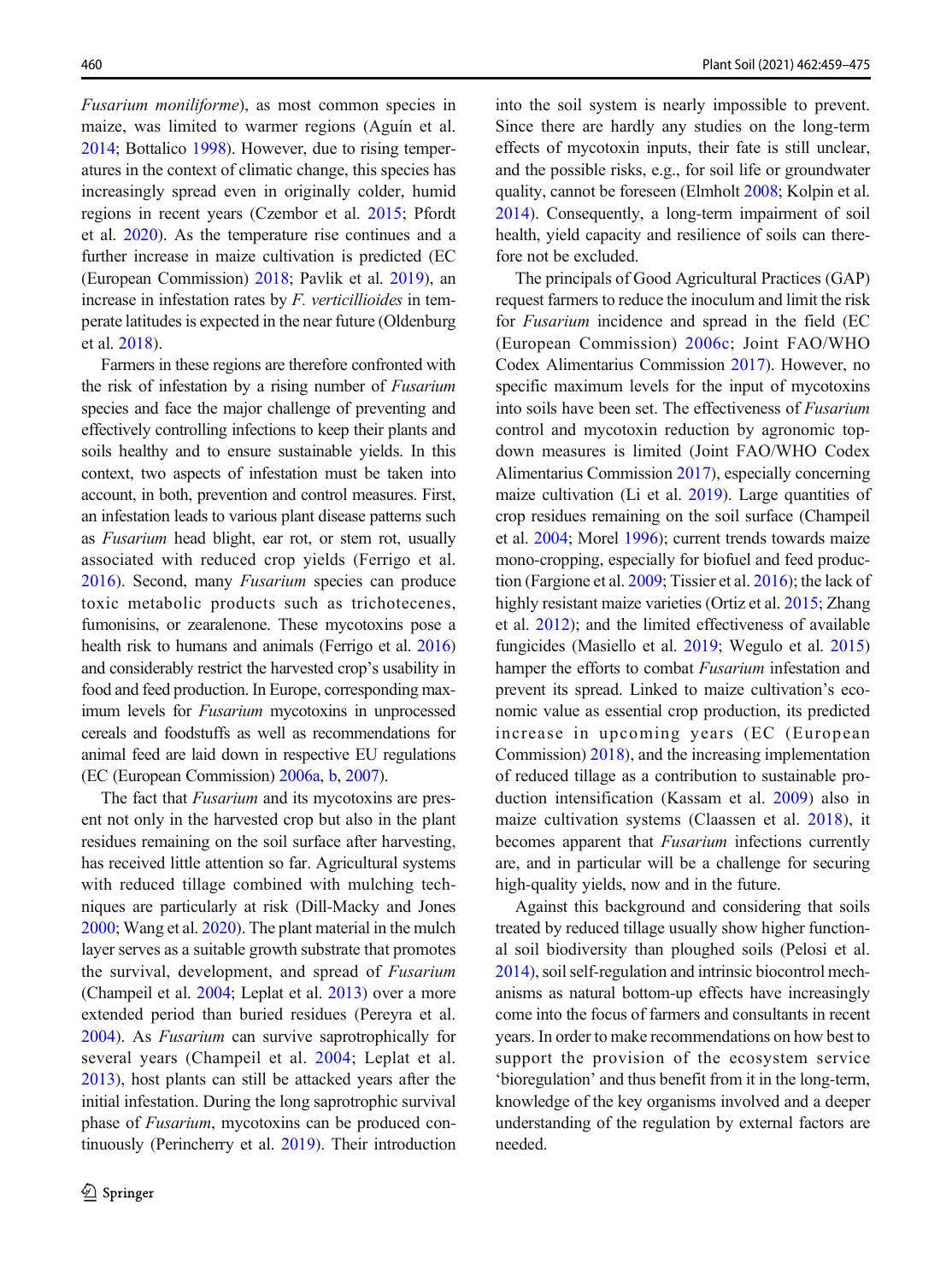Several studies have been carried out on different groups of organisms, covering various size classes from microorganisms to macrofauna (e.g., Goncharov et al. [2020](#page-14-0); Schrader et al. [2013\)](#page-15-0). Concerning soil fauna, the results suggest that in particular the anecic primary decomposers within the earthworm community, which show a food preference for fungal-infected plant material, are suitable antagonists with high bioregulatory potential (Meyer-Wolfarth et al. [2017;](#page-15-0) Schrader et al. [2013;](#page-15-0) Wolfarth et al. [2011](#page-16-0)). In the agroecosystems of temperate regions, the earthworm species Lumbricus terrestris is a particularly promising representative, as it occurs in high densities in unploughed arable soils (Briones and Schmidt [2017;](#page-13-0) van Capelle et al. [2012](#page-16-0)) and prefers Fusarium-infected plant material as a food source (Bonkowski et al. [2000;](#page-13-0) Goncharov et al. [2020](#page-14-0)). Furthermore, there are indications that this species also promotes the degradation of Fusarium mycotoxins in plant residues (Oldenburg et al. [2008](#page-15-0); Schrader et al. [2009](#page-15-0); Wolfarth et al. [2016\)](#page-16-0).

However, all these studies relate exclusively to wheat and, concerning mycotoxins, to deoxynivalenol (DON). Studies on *L. terrestris* in suppressing *Fusarium* and degrading various Fusarium mycotoxins in maize residues are lacking so far. Recommendations to farmers often emphasise the importance of chaff size in suppressing Fusarium infections. In this context, the general rule applies: the finer, the better. However, the relevance of size ranges for pathogen suppression and mycotoxin degradation has not yet been investigated.

Against the background of these gaps in knowledge, the objective of the present field study was to analyse the effectiveness of the bioregulatory potential of the earthworm species L. terrestris in suppressing the three Fusarium species F. graminearum, F. culmorum, and F. verticillioides and in accelerating the degradation of the main mycotoxins DON, 3-acetyledeoxynivalenol (3-AcDON) and zearalenone (ZEN) in the maize mulch layer. Two different size classes of maize remains (fine straw and coarse straw) were considered to detect and assess residue size-specific differences.

The present study aims at testing the following overall hypothesis: earthworms are crucial bioregulators within the dynamic of the ecosystem service/disservice balance in maize residue mulching systems.

## Materials and methods

Environmental conditions and site description

The experiment was conducted in the reduced tillage plots of a long-term soil tillage field trial located near Göttingen in Germany (study site: 'Garte Süd'). Details on geographic location, climate, soil conditions, and set up of the field trial are given in Table [1.](#page-3-0)

The experiment was carried out in late summer 2018 after the harvest of rape. During the experimental time of six weeks, the mean air temperature was about  $13.7 \pm$ 0.6 °C; the total precipitation was 68.1 l m<sup>-2</sup>.

Soil

Topsoil (Haplic Luvisol) was collected from the reduced tillage plots of the field trial. The soil was air-dried and stored at 4 °C until further processing. Shortly before the experiment started, the soil was macroscopically cleared of organic residues, sieved using a mesh size of 2 mm, and defaunated by three consecutive freezing (−18 °C) and thawing (room temperature) cycles of 24 h each. Finally, the soil was moistened to  $17.34\%$  (w/w), which corresponds to a water holding capacity (WHC) of about 60%.

## Maize residues

In 2017, silage maize (Zea mays, cultivar 'Werena') was cultivated at an experimental site of the Julius Kühn Institute in Braunschweig (Germany). Maize plants were artificially infected by Fusarium spp. injection in early August at the principal growth stage 6 of flowering and anthesis (BBCH 65) (Meier [2018](#page-15-0)) to receive Fusarium-infected and mycotoxin-contaminated residues for the experiment. Each maize plant was inoculated by injecting 0.5 ml spore suspension directly into the stem between the first and the second node. The spore suspension contained spores of three strains of the species F. graminearum in equal proportions. The total spore concentration was 250,000 spores ml<sup>-1</sup>. The preparation of the spore suspension was carried out according to Oldenburg and Ellner [\(2015\)](#page-15-0), who give a detailed description of the spore suspension preparation.

The maize stalks were chopped and divided into two size classes after harvesting: coarse straw (5–6 cm) and fine straw (1–2 cm). The material was air-dried until further processing. Although the maize plants were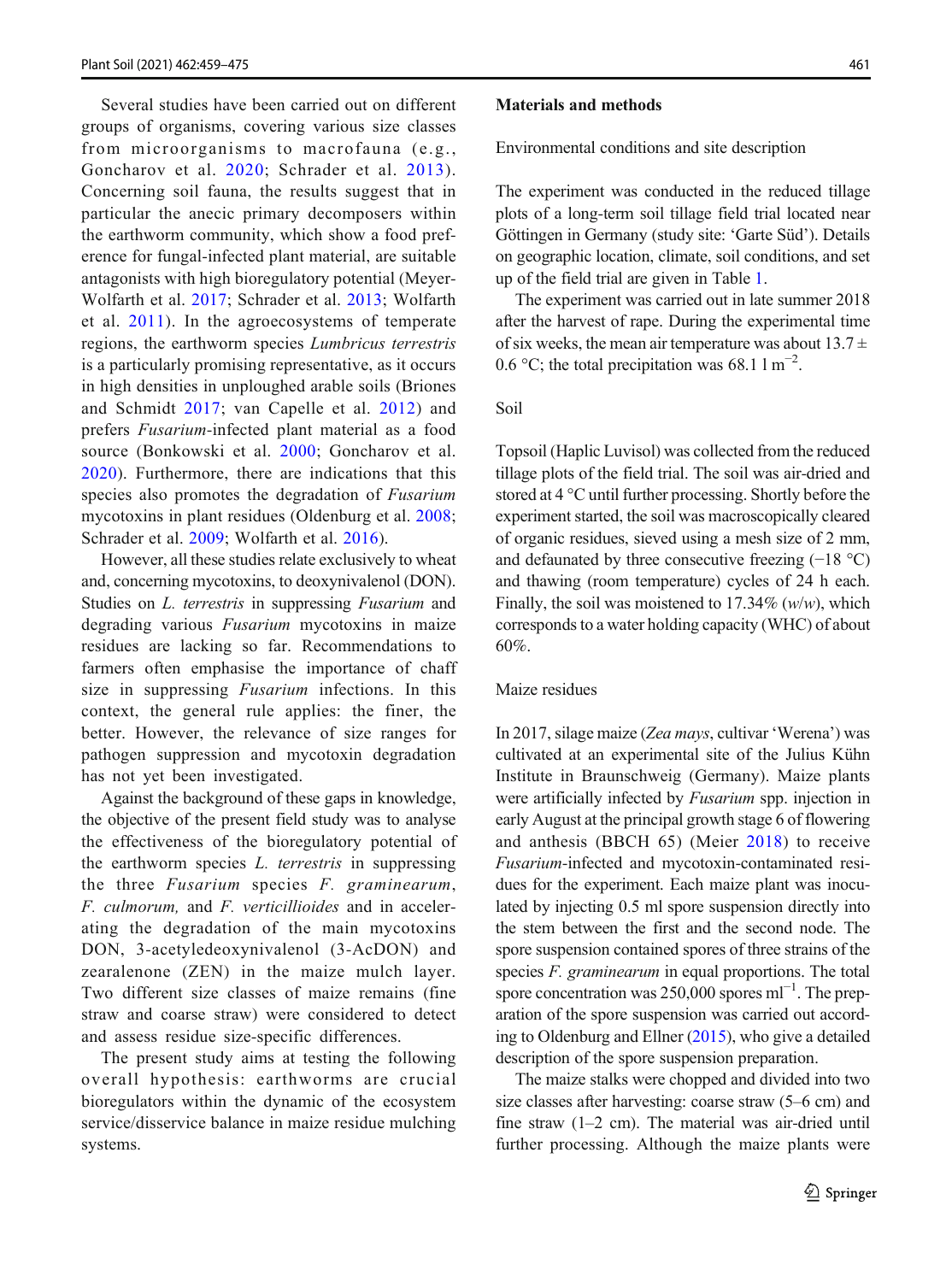<span id="page-3-0"></span>artificially infected only with the species F. graminearum, the maize stalks contained DNA from F. graminearum and, additionally, F. culmorum and F. verticillioides after harvest (Table [2\)](#page-4-0). Initially, the mycotoxins DON and 3-AcDON were found in both maize residue size classes (Table [2\)](#page-4-0).

## Earthworms

Individuals of the primary decomposing anecic earthworm species Lumbricus terrestris were purchased from a commercial provider (Superwurm e.K., Düren, Germany). Two weeks before the start of the experiment, 24 adult individuals (clitellate) were adapted to the soil from the field trial at 17 °C ( $\pm$  1 °C). During this adaptation period, earthworms were kept in plastic containers and fed with non-infected control maize material. Before individuals were inserted into the experimental units (mesocosms), they were transferred into tap water to remove adherent organic material and mucus. Their biomass was determined by weighing  $(\pm 0.01 \text{ g})$ .

#### Mesocosms as experimental units

Cylindrical mesh-bags made of nylon-gauze (diameter: 12 cm, height: 30 cm) were used as experimental units (mesocosms). A mesh size of 15 μm ensured an exchange of air, water, and soluble nutrients with the surrounding soil in the field, but prevented other soil fauna from immigrating and earthworms and ascospores from escaping. Shortly before the experiment started, 24 mesocosms were filled with 1500 g (dw) moistened soil. The soil was compacted to a soil column of about 10 cm height, resulting in a bulk density similar to field conditions (Table 1). Two adult L. terrestris individuals were put into one half of the mesocosms (earthworm treatment), whereas the other half represented a non-faunal control (control). The weight-based allocation of individuals to mesocosms ensured nearly similar earthworm biomasses per experimental unit and treatment. Mean earthworm biomass per mesocosm was  $8.7 \pm 0.2$  g. When earthworms burrowed completely into the soil, 10 g of artificially infected, air-dried, and chopped maize stubbles were added to each mesocosm's soil

Table 1 Site description and environmental conditions (climate, soil) of the field site 'Garte Süd' as well as experimental design of the long-term field trial. TOC = total organic carbon, TN = total nitrogen, CEC = cation exchange capacity

| Site                        |                                                         |
|-----------------------------|---------------------------------------------------------|
| Biogeographic region        | continental/atlantic                                    |
| Geographic location         | 9 km south of Göttingen (DE)                            |
| GPS coordinates             | 51°29' N, 9°56' E                                       |
| Altitude                    | 163 m a.s.l.                                            |
| Climate                     |                                                         |
| Mean annual air temperature | 9.5 °C                                                  |
| Mean annual precipitation   | 621 mm $y^{-1}$                                         |
| Soil                        |                                                         |
| Type                        | Haplic Luvisol                                          |
| Texture                     | Ut4 (19% clay, 68% silt, 13% sand)                      |
| pH                          | 7.7                                                     |
| <b>TOC</b>                  | 0.94%                                                   |
| <b>TN</b>                   | 0.10%                                                   |
| <b>CEC</b>                  | 11.5 cmol <sup>+</sup> $kg^{-1}$                        |
| Bulk density                | 1.30 Mg m <sup>-3(a)</sup>                              |
| Long-term field trial       |                                                         |
| <b>Start</b>                | 1970                                                    |
| Plot size                   | $20 \text{ m} \times 40 \text{ m}$                      |
| Tillage                     | conventional tillage (plough, $n=8$ ),                  |
|                             | reduced tillage (rotary harrow, $n=8$ )                 |
| Crop rotation               | cereal-legume based (no repeated rotation) (2018: rape) |

 $(a)$ Jacobs et al.  $(2009)$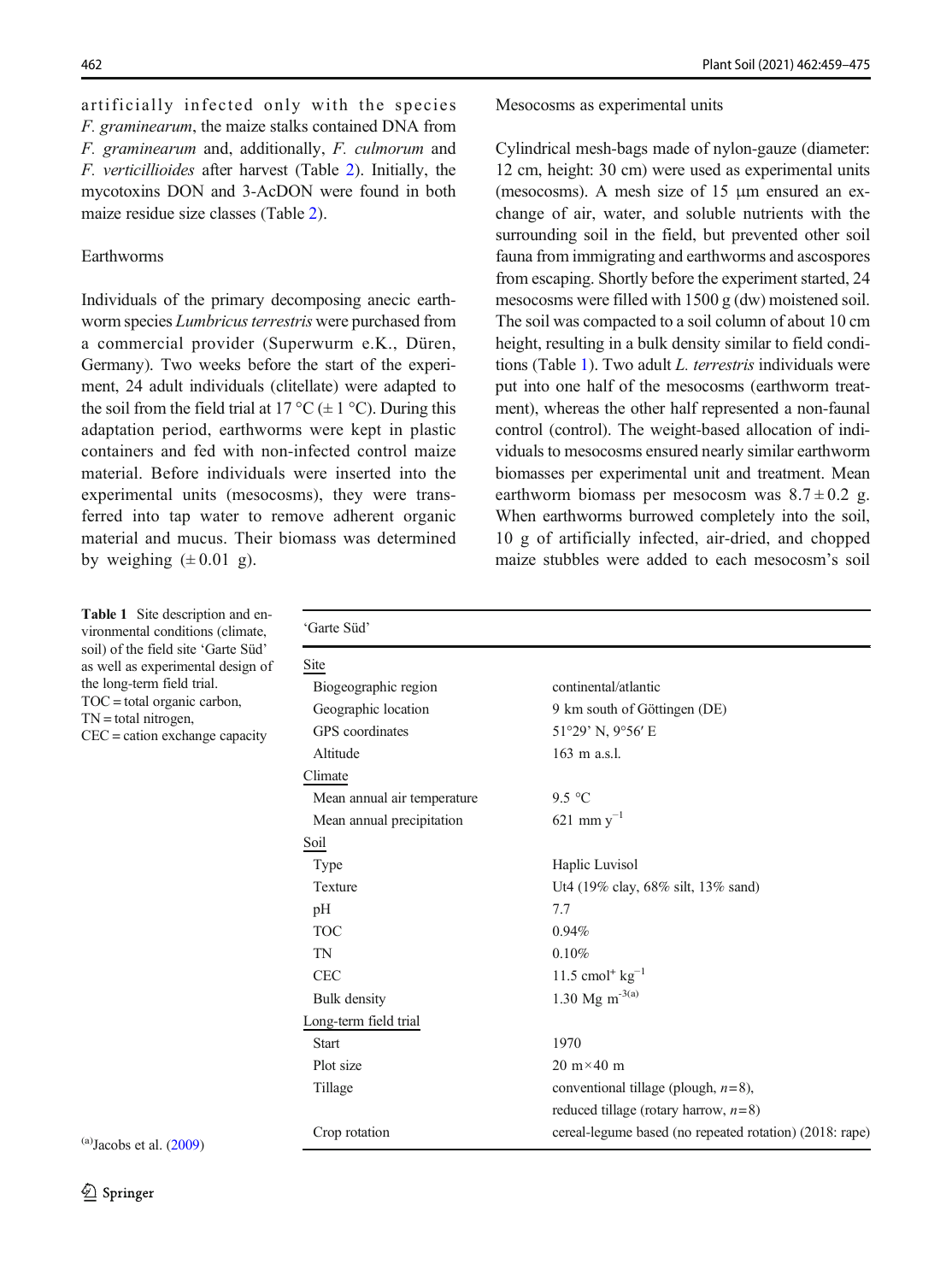<span id="page-4-0"></span>surface (about  $113 \text{ cm}^2$ ) and moistened by spraying with tap water (about 3 ml). This amount of plant material is equivalent to 8.8 t ha<sup>-1</sup>, representing standard mulching conditions for maize residues under reduced tillage (Morel [1996](#page-15-0)). Half of the mesocosms of each soil fauna treatment (earthworm treatment and control) received maize residues of one size class each (fine straw or coarse straw). Finally, mesocosms were closed by plastic clips.

### Experimental design

The experiment was carried out during six weeks from September 5 to October 10. In total, 24 mesocosms were established in the reduced tillage plots of the long-term field trial. The experiment comprised mesocosms of four different treatment combinations with  $n = 6$  per treatment: control/coarse straw, control/fine straw, earthworm treatment/coarse straw, and earthworm treatment/fine straw. Mesocosms were arranged in blocks of four (one per treatment with a distance of 1 m). One block of four mesocosms was inserted into each of six randomly selected reduced tillage plots, resulting in a replication of six per treatment. Mesocosms were buried in close contact with the surrounding soil, with the soil surface within and around mesocosms being at the same level.

Table 2 Initial Fusarium species DNA amounts (F. graminearum, F. culmorum, F. verticillioides) and mycotoxin concentrations (DON, 3-AcDON, ZEN, NIV,  $FB_1$ , and  $FB_2$ )  $\pm$ standard errors  $[\mu g \, kg^{-1}]$  in both maize residue size classes (coarse straw, fine straw) at the beginning of the field experiment. ND = not detected

| Cultivar                                      | 'Werena'            |                      |  |  |  |  |  |
|-----------------------------------------------|---------------------|----------------------|--|--|--|--|--|
| Residue size class                            | Coarse straw        | Fine straw           |  |  |  |  |  |
| DNA amount $\lceil \mu g \log^{-1} \rceil$    |                     |                      |  |  |  |  |  |
| F. graminearum                                | $10\pm 2$           | $18 + 9$             |  |  |  |  |  |
| F. culmorum                                   | $19,929 \pm 6956$   | $2685 \pm 951$       |  |  |  |  |  |
| <i>F. verticillioides</i>                     | $96,072 \pm 39,224$ | $110.175 \pm 36.290$ |  |  |  |  |  |
| Mycotoxin concentration $\lceil \mu g \rceil$ |                     |                      |  |  |  |  |  |
| <b>DON</b>                                    | $3717\pm490$        | $6405 \pm 650$       |  |  |  |  |  |
| $3 - AcDOM$                                   | $4233 \pm 352$      | $8661 \pm 2745$      |  |  |  |  |  |
| <b>ZEN</b>                                    | ND.                 | ND                   |  |  |  |  |  |
| NIV                                           | ND.                 | ND                   |  |  |  |  |  |
| FB <sub>1</sub>                               | ND.                 | ND                   |  |  |  |  |  |
| FB <sub>2</sub>                               | ND                  | ND                   |  |  |  |  |  |

Due to Germany's dry weather conditions in 2018, mesocosms and surrounding soil were irrigated weekly by adding 10.4 l  $m^{-2}$  of tap water per mesocosm. This measure was necessary to prevent the earthworms from entering a dormant stage to survive the unfavourable weather conditions.

## Determination of soil surface cover

Photographs of each mesocosm's soil surface area were taken at the beginning and the end of the field experiment. By scanning these top view photographs, relative shares [%] of uncovered soil or casts and areas covered with maize residues were evaluated using a colour analysis software specially developed to determine the degree of soil surface coverage (Programm zur Analyse von Bodenbedeckungsgraden aus Digitalfotos © 2005– 2007 by Ulf Böttcher (CAU Kiel, Germany)).

## Sampling and sample processing

After six weeks of field exposure, mesocosms were removed from the field plots and taken to the laboratory. Mesocosms were opened, and the straw remaining on the soil surface was removed macroscopically. Maize residues were mechanically cleaned from adhesive soil (to prevent potential leaching of mycotoxins (Gautam and Dill-Macky [2012\)](#page-14-0), washing was avoided), dried at 30 °C and finely ground using a batch mill (A10 basic, IKA®-Werke GmbH & Co.KG, Staufen, Germany). The ground plant material was further used to determine Fusarium species DNA amounts and to analyse mycotoxin concentrations.

Earthworms were removed from the soil columns, transferred to cold tap water to wash off adhering soil and organic material, and weighed individually.

Finally, two soil samples were taken from the wellmixed material of each soil column. The samples of one subset were used for the gravimetric determination of soil moisture after 24 h drying at 105 °C. The samples of the second subset were dried at 30 °C and manually ground (< 0.5 mm particle size) using a mortar and pestle. These samples were used for the determination of mycotoxin concentrations.

#### Determination of *Fusarium* species DNA amounts

The DNA amounts ( $\mu$ g kg<sup>-1</sup>) of *F. graminearum*, F. culmorum, and F. verticillioides in maize residues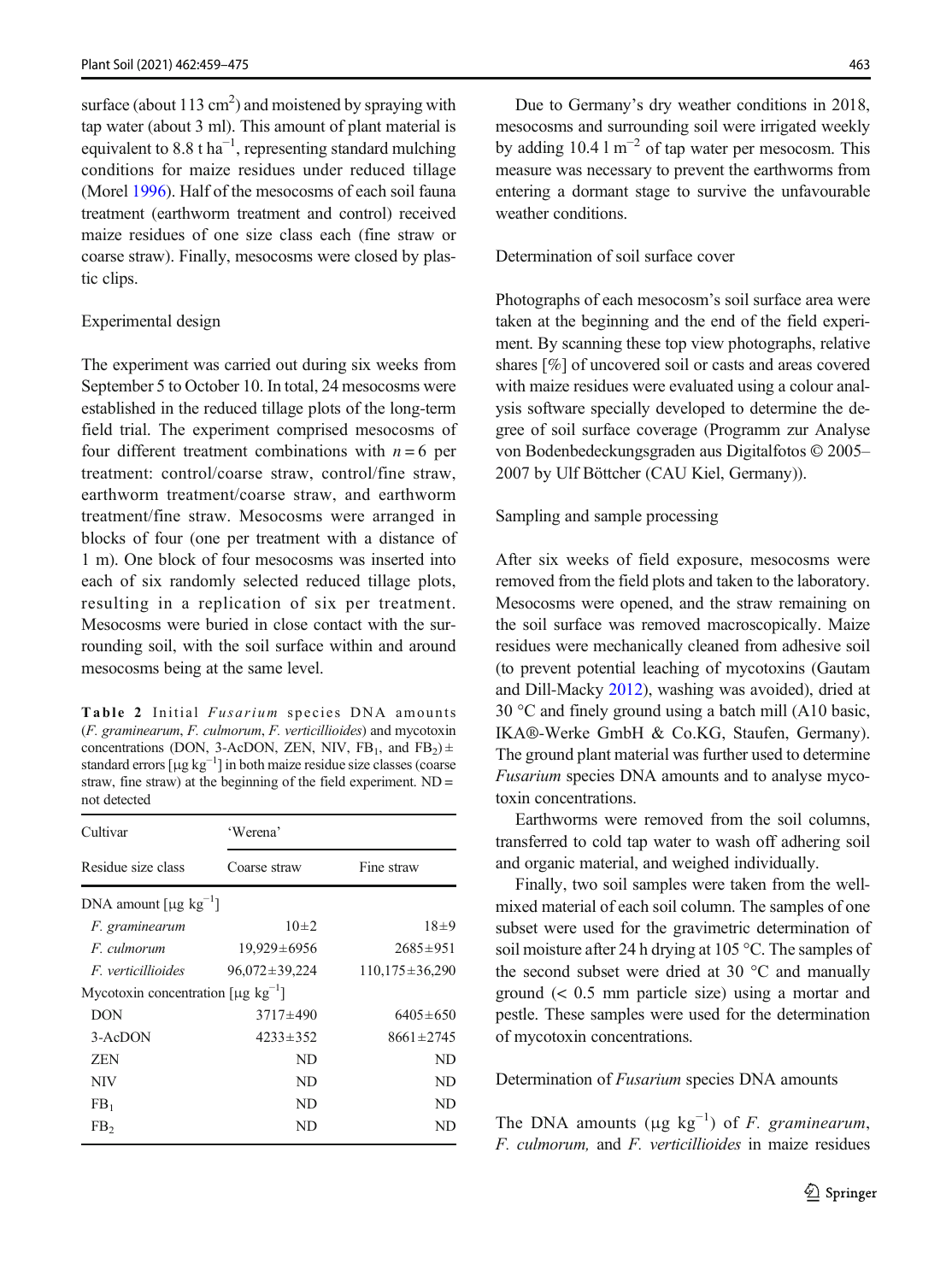were determined using a quantitative real-time PCR (qPCR) based on TaqMan© technology to quantify the abundances of the three Fusarium species. For this purpose, the methods described in Brandfass and Karlovsky [\(2008\)](#page-13-0) and Hogg et al. ([2007](#page-14-0)) were modified. DNA was extracted from 1.0 g finely ground sample material. The qPCR was performed by an analytical laboratory specialized in the diagnosis of phytopathogens using biomolecular technologies (IDENTXX GmbH, Stuttgart, Germany). Detailed information on the methodological procedure can be obtained from IDENTXX GmbH, Stuttgart.

#### Determination of Fusarium mycotoxin concentrations

Initial maize residues as well as maize and soil samples from all mesocosms at the end of the experiment were analysed for the presence of the Fusarium mycotoxins DON, 3-AcDON, ZEN, nivalenol (NIV), fumonisin B1  $(FB<sub>1</sub>)$ , and fumonisin B2 (FB<sub>2</sub>). For the determination of mycotoxin concentrations, 1.0 g finely ground maize residues and 5.0 g homogenised soil material were extracted by turbulent shaking for 30 min. An acetonitrile/water mix (50:50) was used as an extraction solution. The extracts were then diluted 1:10 with 30% methanol. 10 μl of the purified filtrates were analysed by a Thermo scientific DIONEX UltiMate 3000 HPLC system. The column was a Phenomenex Kinetex C18 (2.6  $\mu$ m, 100 mm, 3 mm i.d.). The mobile phase consisted of solvent A (methanol +0.5% acetic acid +5 mmol ammonium acetate) and solvent B (water +0.5% acetic acid +5 mmol ammonium acetate). A gradient procedure was used as followed: starting with  $2\%$  of A: up to 98%. The flow rate was 300  $\mu$ l/min, and the column temperature was set at 40 °C. The HPLC was coupled with the mass spectrometer QTRAP 5500 (AB SCIEX) used in electrospray ionization mode.

The detection limit for DON, 3-AcDON, ZEN, NIV,  $FB_1$ , and  $FB_2$  was 1 µg  $kg^{-1}$ . For more information on mycotoxin determination, see Oldenburg and Ellner ([2015](#page-15-0)).

## **Statistics**

Changes in Fusarium DNA levels, mycotoxin concentrations, and accompanying parameters (soil moisture, soil surface cover, earthworm biomass) during the experimental period were calculated using the formula  $log(X(t_1)/X(t_0))$ , where X is the respective value of a parameter at the start time  $t_0$  and the end time  $t_1$  of the experiment (Crawley [2007\)](#page-14-0), to ensure relative comparability between increases and decreases. In cases where either initial or final values were zero (ZEN concentration), one was added to both concentrations to determine comparable value shifts. Impacts on the log-rates of change were analysed using linear mixed-effect models. Due to the nested experimental design, plots were generally considered as a random factor.

Changes of all parameters were analysed for an effect of the residue size class. In terms of soil moisture, pathogen suppression, and mycotoxin degradation, moreover, the soil fauna treatment (control vs. earthworm treatment) and the two-way interaction between both factors were integrated into the model.

Since the incorporation of maize residues into the soil presupposes earthworms' presence and activity, the statistical evaluation of the decrease in soil surface cover refers exclusively to the mesocosms with earthworms.

Model residuals were checked visually (normal quantile-quantile plots (QQ plots), residual plots, boxplots) and by testing procedures (Shapiro-Wilk normality test, Levene test) to evaluate normality and homogeneity of variance. In cases in which the assumption of the normal distribution of residuals or the homogeneity of variances was violated, data were transformed by either exponential transformation  $(e^x)$  (data sets: F. graminearum DNA amount, 3-AcDON and ZEN concentrations) or square root transformation (data set: earthworm biomass) to fulfill the model requirements.

Analysis of Deviance (Type II Wald chi-square test) was performed to analyse the impacts of explanatory variables and their interaction. Correlations between parameters were analysed by use of Pearson correlation.

To make comparative statements on the relevance and regulation of individual species and mycotoxins, changes of relative proportions [%] within the overall spectrum were analysed. To investigate whether percentages of the three Fusarium species and the different mycotoxins in maize residues changed under field conditions and depending on treatment, a PERMANOVA was performed (number of permutations: 9999). Two different comparisons were carried out for each of the two residue size classes: firstly, a comparison of the initial material with the control material after completion of the experiment, and secondly, a comparison between the control material and the material from the earthworm treatment at the end of the experimental period. In terms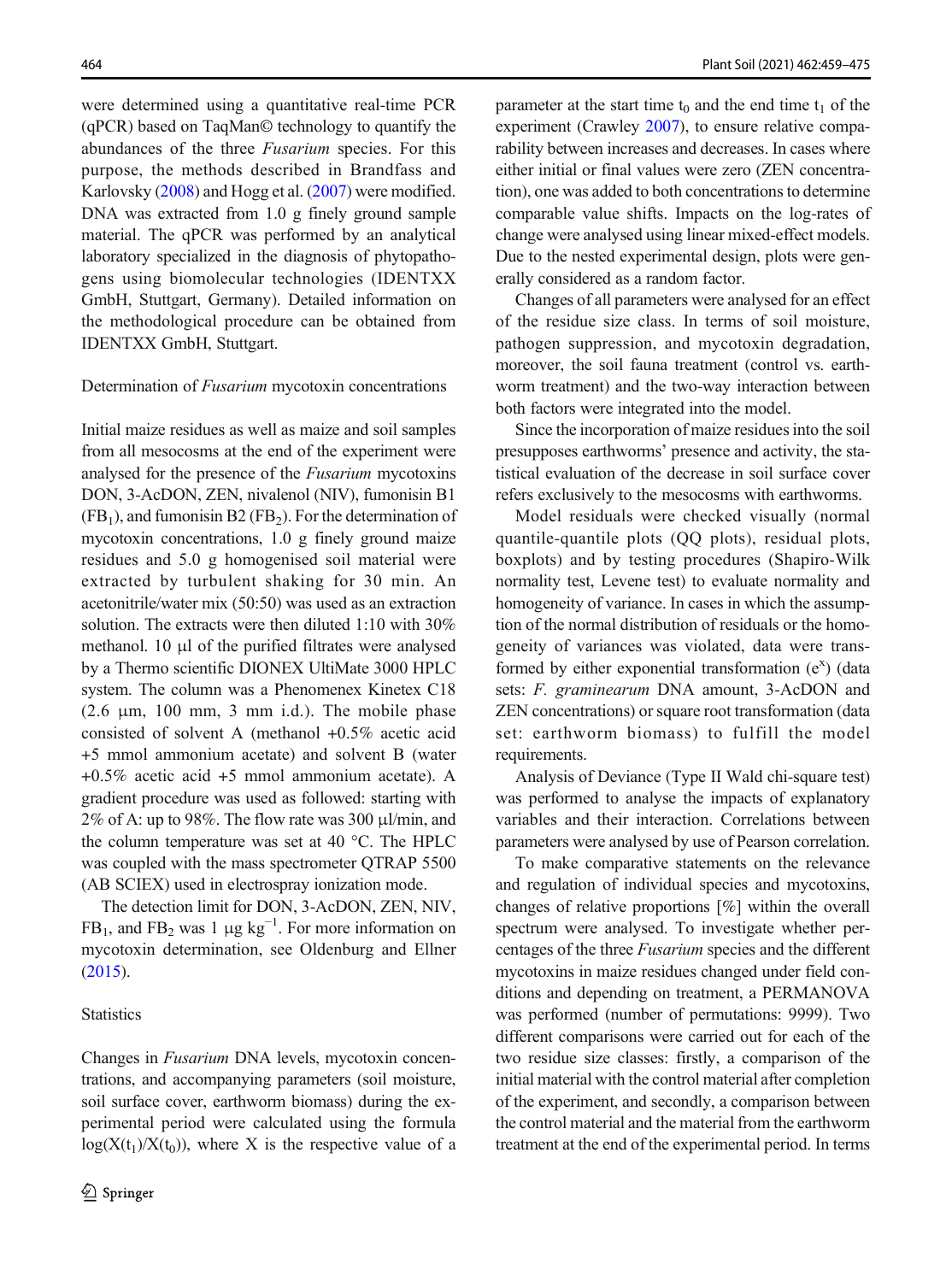of the first comparison, time (start vs. end) and residue size class; in terms of the second comparison, fauna treatment, residue size class, and plot were considered as explanatory variables.

All statistics were performed using R version 3.5.0 (R Core Team [2018\)](#page-15-0). The packages lme4 (Bates et al. [2015](#page-13-0)), MASS (Venables and Ripley [2002\)](#page-16-0), and car (Fox and Weisberg [2019\)](#page-14-0) were used for linear mixed modelling. The package corrplot (Wei and Simko [2017\)](#page-16-0) was used to analyse Pearson correlations, the package vegan (Oksanen et al. [2019\)](#page-15-0) for analysis of relative changes of DNA amounts and mycotoxins via PERMANOVA. The figure was created using the ggplot2 package (Wickham [2016\)](#page-16-0).

# Results

## Soil moisture

In the course of the experiment, the soil moisture in the mesocosms decreased by about  $9.3 \pm 0.6\%$ , resulting in an average water holding capacity of  $58.56 \pm 0.36\%$  at the end of the experimental period (Supplementary Table S1). Soil moisture changes differed significantly between control  $(-10.8 \pm 0.7\%)$  and earthworm treatment  $(-7.8 \pm 0.7\%)$ 0.7%) (Table 3), resulting in higher average soil moisture in mesocosms with earthworms compared to the control (Supplementary Table S1). No significant residue size class or interaction effects were detected (Table 3).

### Soil surface cover

During the experimental period, earthworms incorporated plant material into the soil. Accordingly, in mesocosms with L. terrestris, the surface area of soil

**Table 3** Chisquare  $(\chi^2)$  values and significance levels of Analysis of Deviance (Type II Wald Chisquare Test) on the effects of fauna treatment (control vs. earthworm treatment) and residue size (coarse straw vs. fine straw) on changes of soil moisture, soil covered by maize residues decreased, whereas it remained unchanged at 100% in the control (Supplementary Table S1). Since fine straw was incorporated into the soil more effectively than coarse straw, the decrease of soil surface cover significantly differed between residue size classes (fine straw: −16.0 ± 1.8%, coarse straw:  $-5.1 \pm 1.3\%$ ) (Supplementary Table S1, Table 3). No correlation between changes in soil moisture and soil surface cover was detected (Supplementary Table S2).

Recapture rate and biomass of earthworms

After completion of the experiment, the loss of one of a total of 24 L. terrestris individuals was recorded. The recapture rate was thus 96%. All recaptured individuals were active. None of them entered a dormant stage.

Mean earthworm biomass decreased during the experimental period by about  $-7.3 \pm 1.4\%$ (Supplementary Table S1). Reduction rates did not significantly differ depending on residue size class (Table 3) and were not correlated with changes in soil moisture or soil surface cover (Supplementary Table S2).

## Fusarium DNA amounts

DNA amounts of all three *Fusarium* species in maize residues increased during the duration of the experiment, independent of treatment (Fig. [1](#page-7-0), Supplementary Table S3). Average rates of increase ranged from eight (F. verticillioides in the coarse straw of the control) to 17,200 (F. culmorum in the fine straw of the control) times the initial value.

Average increases in amounts of F. graminearum DNA were significantly higher in the control (200 fold) compared to the earthworm treatment (about 40 fold) and in fine straw (approximately 200-fold)

surface cover and earthworm biomass [%]. Significant results are printed in bold. Degrees of freedom (Df) for all terms equal 1. NA = not applicable/no data available

|                     | Soil moisture | Soil surface cover | Earthworm biomass |  |
|---------------------|---------------|--------------------|-------------------|--|
| Fauna treatment (F) | $9.017**$     | <b>NA</b>          | NA                |  |
| Residue size $(R)$  | 0.255         | $21.083***$        | 1.252             |  |
| $F \times R$        | 0.404         | <b>NA</b>          | <b>NA</b>         |  |

Significance codes: <  $0.001***$ ; <  $0.01**$ ; <  $0.05*$ ; <  $0.1$ <sup>(\*)</sup>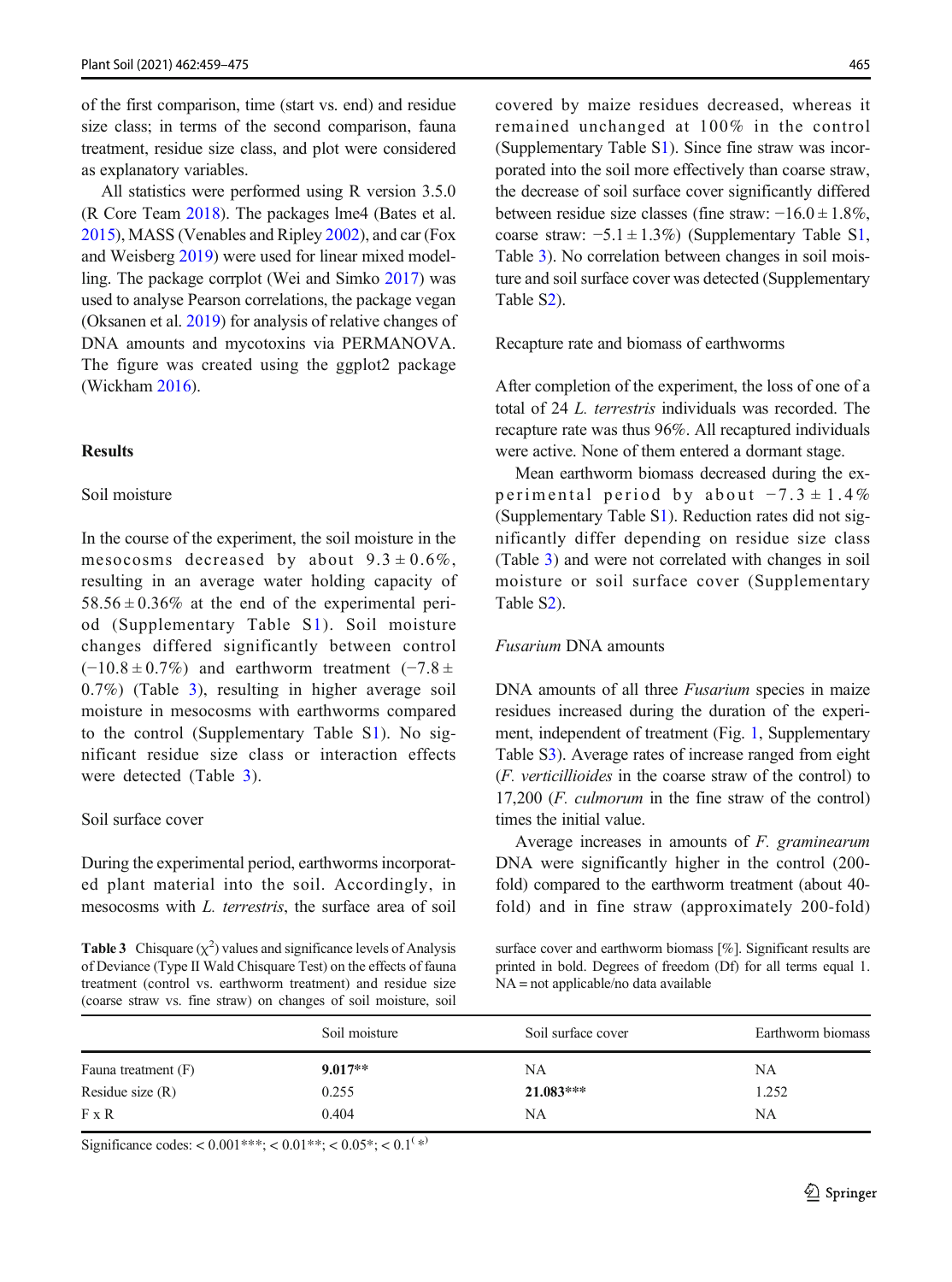<span id="page-7-0"></span>compared to coarse straw (about 50-fold) (Fig. 1, Table [4\)](#page-8-0). The earthworm-induced suppression of fungal growth, quantified as smaller increases in F. graminearum DNA levels compared with the control, tended to be more pronounced in fine straw than in coarse straw (Fig. 1, Table [4](#page-8-0)). Average increases in F. culmorum DNA amounts were significantly higher in fine straw (about 15,000-fold) than in coarse straw (about 1000-fold), but showed no differences depending on the presence of earthworms (Fig. 1, Table [4](#page-8-0)). DNA amounts of F. verticillioides, by contrast, showed a tendency of a stronger increase in the earthworm treatment (about 20-fold) compared to the control (10-fold) but did not differ depending on residue size class (Fig. 1, Table [4](#page-8-0)).

The shifts in DNA quantities of *F. culmorum* and F. verticillioides were positively correlated  $(r = 0.473,$  $p = 0.020$ ) (Supplementary Table S2). In the earthworm treatment, F. culmorum DNA amounts increased with decreasing soil surface cover  $(r = -0.595, p = 0.041)$ (Supplementary Table S2), indicating increased growth rates of this species after incorporation of maize residues into the soil.

#### Mycotoxin concentrations

At the end of the experiment, the three Fusarium mycotoxins DON, 3-AcDON, and ZEN were detected in the maize residues (Fig. 1, Supplementary Table S4).  $FB<sub>1</sub>$  was found in low concentration in only one sample (coarse straw in the control) (Supplementary Table S4). Contamination of maize residues with the mycotoxins  $NIV$  and  $FB<sub>2</sub>$  has not been detected at any time. While DON and 3-AcDON were already present in the initial material, ZEN was newly formed during the field experiment. Average concentrations of DON and 3- AcDON decreased during field exposure. Rates of decrease were significantly higher in the earthworm treatment (DON: −70.0 ± 2.5%, 3-AcDON: −97.7 ± 0.5%) compared to the control (DON:  $-33.0 \pm 11.6$ , 3-AcDON:  $-92.4 \pm 1.6\%$  $-92.4 \pm 1.6\%$  $-92.4 \pm 1.6\%$ ) (Fig. 1, Table 4). Analogously, average rates of new ZEN formation were also significantly lower in mesocosms with earthworms



Fig. 1 Changes in DNA amounts (DNA) of the species F. graminearum, F. culmorum, and F. verticillioides (shown above) and in concentrations (conc.) of the mycotoxins DON, 3- AcDON and ZEN (shown below)  $\pm$  SE [µg kg<sup>-1</sup>] during the experimental runtime, presented as  $log(X(t_1)/X(t_0))$ , with  $t_0 =$  start

time and  $t_1$  = end time of the experiment, in the control (C) and the earthworm treatment (E), shown for both residue size classes (coarse straw, fine straw). Stars indicate arithmetic means. Values <0 indicate a decrease, values >0 an increase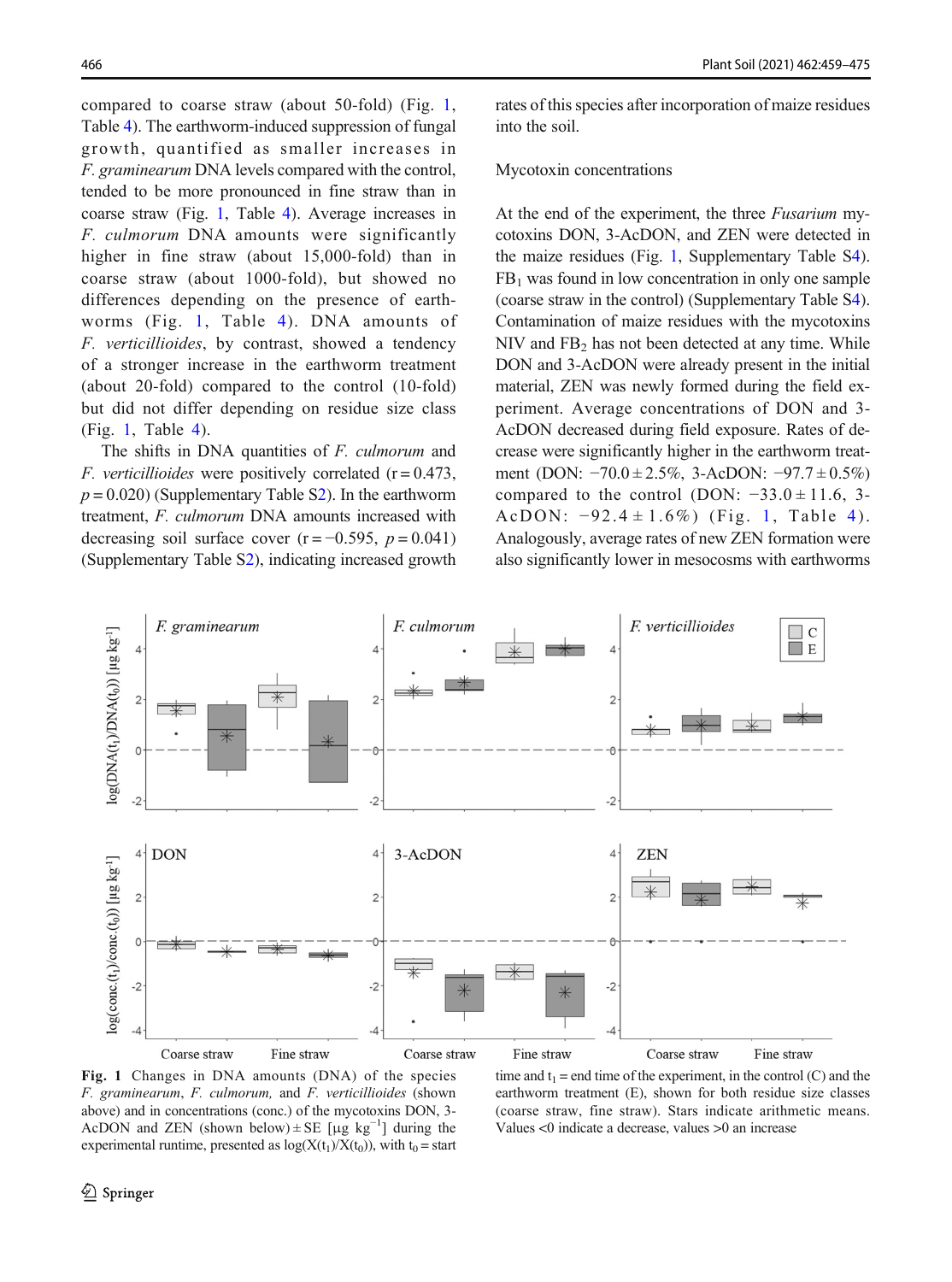<span id="page-8-0"></span>compared to the control (Fig. [1](#page-7-0), Table 4). An effect of residue size class, with a significantly higher decrease in fine straw (−62.6 ± 5.6%) than in coarse straw (−40.3 ± 12.1%), was only detected for DON (Fig. [1,](#page-7-0) Table 4). No significant effect of the interaction between earthworm treatment and residue size class was detected for any of the three toxins (Table 4).

Changes in 3-AcDON contamination were positively correlated with shifts in both, DON ( $r = 0.580$ ,  $p =$ 0.003) and ZEN  $(r = 0.424, p = 0.039)$  concentrations (Supplementary Table S2).

No mycotoxins could be detected in the soil samples, as concentrations were generally below the detection limit.

The results of the linear mixed-effect models on the effects of soil fauna treatment (control vs. earthworm treatment), maize residue size (coarse straw vs. fine straw), and the interaction between them on the (partially transformed) log-rates of changes in accompanying parameters (soil moisture, soil surface cover and earthworm biomass), Fusarium species DNA amounts, and mycotoxin concentrations are given in the supplementary Tables S5 and S6.

#### Proportional analysis

In the initial maize residues applied to the mesocosms, F. verticillioides represented the dominant Fusarium

**Table 4** Chisquare  $(\chi^2)$  values and significance levels of Analysis of Deviance (Type II Wald Chisquare Test) on the effects of soil fauna treatment (control vs. earthworm treatment) and residue size (coarse straw vs. fine straw) on changes of Fusarium DNA

species in both residue size classes with mean proportions of about 71% in coarse straw and about 96% in fine straw (Table [5\)](#page-9-0). Accordingly, the relative proportion of F. culmorum was higher in coarse straw (about 29%) than in fine straw (about 4%). Less than 0.1% of the Fusaria present in both residue size classes belonged to F. graminearum (Table [5](#page-9-0)).

During the experiment, this distribution shifted significantly (Table  $6$ ) in favour of *F. culmorum*, which accounted for more than 80% in the control at the end of the experiment (Table [5\)](#page-9-0). This shift was significantly higher in fine straw than in coarse straw (Tables [5](#page-9-0) and [6\)](#page-9-0). The comparison of the Fusarium community in maize residues from the control with that in residues from the earthworm treatment affirms a tendency towards higher proportions of F. culmorum and lower percentages of F. verticillioides in fine straw compared to coarse straw (Tables [5](#page-9-0) and [6\)](#page-9-0). The presence of earthworms did not significantly affect the shifts in species' relative abundances (Table [6\)](#page-9-0).

Regardless of the residue size class, about 54% of the mycotoxin contamination in the initial material was 3- AcDON and about 46% DON. ZEN and  $FB<sub>1</sub>$  were not detected (Table [5](#page-9-0)). In the course of the experiment, this ratio shifted significantly (Table [6](#page-9-0)), resulting in a final contamination in which DON accounted for the highest toxin content at over 76% (Table [5\)](#page-9-0). About 10% of the toxin load was 3-AcDON and between 11 and 14% the

amounts and mycotoxin concentrations [μg kg<sup>-1</sup>]. Significant results are printed in bold. Degrees of freedom (Df) for all terms equal 1

| <i>Fusarium DNA</i> amount |               | Mycotoxin concentration |             |  |
|----------------------------|---------------|-------------------------|-------------|--|
| F. graminearum             |               | <b>DON</b>              |             |  |
| Fauna treatment (F)        | $10.529**$    | Fauna treatment (F)     | $17.204***$ |  |
| Residue size $(R)$         | $4.562*$      | Residue size $(R)$      | $6.283*$    |  |
| $F \times R$               | $3.395^{(*)}$ | F x R                   | 0.061       |  |
| F. culmorum                |               | 3-AcDON                 |             |  |
| Fauna treatment (F)        | 1.262         | Fauna treatment (F)     | 11.358***   |  |
| Residue size $(R)$         | 48.243***     | Residue size $(R)$      | 0.551       |  |
| $F \times R$               | 0.300         | $F \times R$            | 0.543       |  |
| <i>F. verticillioides</i>  |               | <b>ZEN</b>              |             |  |
| Fauna treatment (F)        | $3.096^{(*)}$ | Fauna treatment (F)     | $4.572*$    |  |
| Residue size $(R)$         | 2.369         | Residue size $(R)$      | 0.419       |  |
| $F \times R$               | 0.333         | $F \times R$            | 0.054       |  |

Significance codes: <  $0.001***$ ; <  $0.01**$ ; <  $0.05*$ ; <  $0.1$ <sup>(\*)</sup>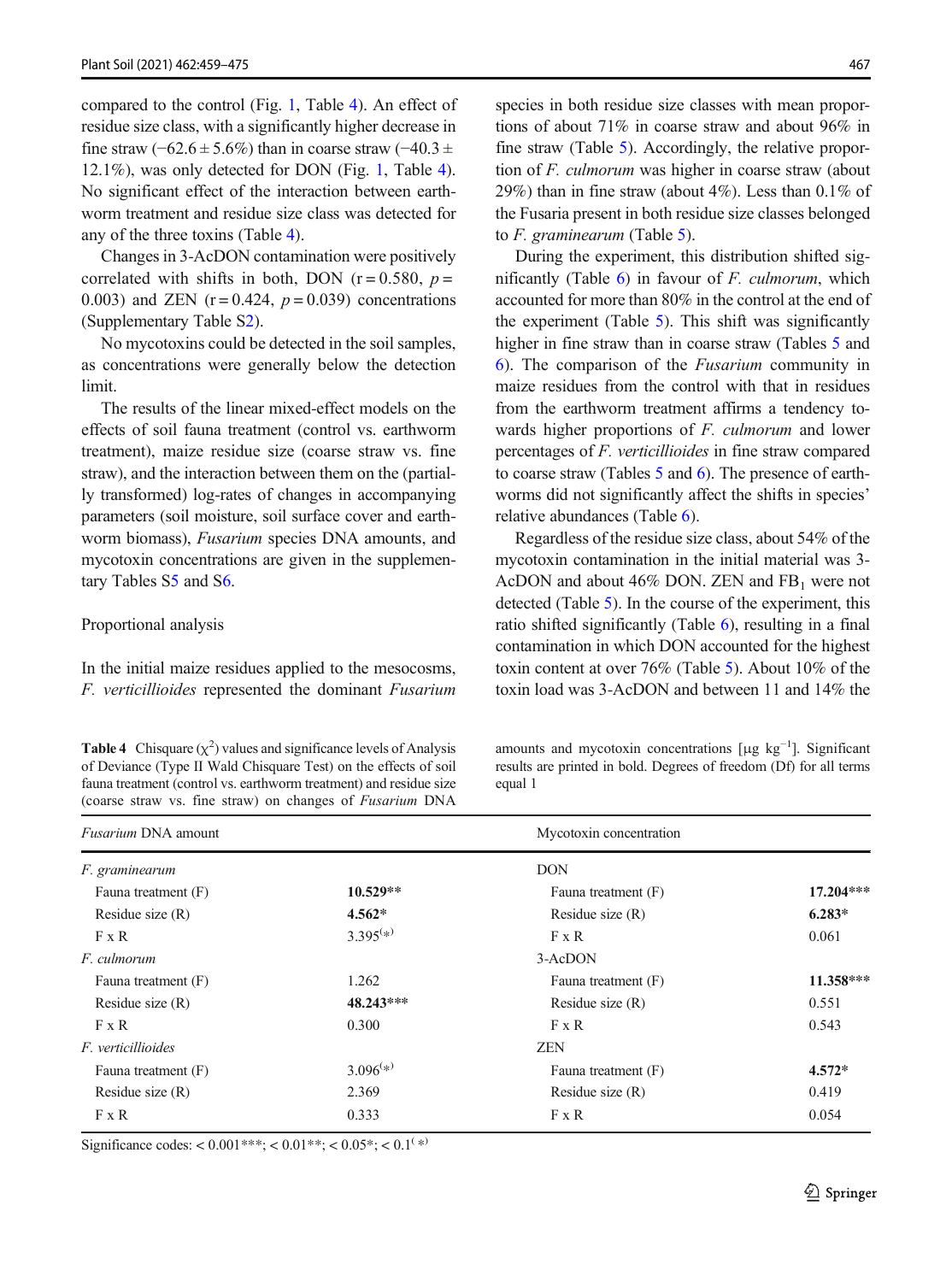<span id="page-9-0"></span>**Table 5** Relative amounts  $\pm$  standard errors [%] of *Fusarium* species DNA (F. graminearum (F. gram.), F. culmorum  $(F. \text{culm.}), F. \text{verticilloides } (F. \text{vert.})$  and  $F$ usarium mycotoxins (DON, 3-AcDON, ZEN, FB<sub>1</sub>) in initial maize residues (Start) and

at the end of the experiment in the control (Con.) and the earthworm treatment (Earthw.) in both residue size classes (coarse straw, fine straw). Relative amounts >50% are listed in bold. ND = not detected

|              |              | <i>Fusarium</i> DNA amount $[\% \pm SE]$ |                               | <i>Fusarium</i> mycotoxins $[\% \pm SE]$ |                                |                             |                  |                                |
|--------------|--------------|------------------------------------------|-------------------------------|------------------------------------------|--------------------------------|-----------------------------|------------------|--------------------------------|
| Coarse straw | <b>Start</b> | F. gram.<br>$0.07 \pm 0.05$              | F. culm.<br>$29.06 \pm 10.05$ | F. vert.<br>$70.88 \pm 10.10$            | <b>DON</b><br>$46.41 \pm 1.31$ | 3-AcDON<br>$53.59 \pm 1.31$ | <b>ZEN</b><br>ND | FB <sub>1</sub><br>ND          |
|              | Con.         | $0.01 \pm 0.00$                          | $82.60 \pm 6.29$              | $17.38 \pm 6.29$                         | $76.04 \pm 5.21$               | $9.64 \pm 2.79$             | $14.23 \pm 5.23$ | $0.09 \pm 0.08$ <sup>(a)</sup> |
|              | Earthw.      | $0.01 \pm 0.00$                          | $84.60 \pm 6.03$              | $15.39 \pm 6.03$                         | $80.73 \pm 5.28$               | $5.78 \pm 1.95$             | $13.49 \pm 4.90$ | ND.                            |
| Fine straw   | <b>Start</b> | $0.02 \pm 0.01$                          | $4.03 \pm 1.97$               | $95.95 \pm 1.97$                         | $45.69 \pm 4.74$               | $54.31 \pm 4.74$            | ND.              | ND                             |
|              | Con.         | $0.02 \pm 0.01$                          | $94.72 \pm 1.04$              | $5.26 \pm 1.04$                          | $78.96 \pm 3.41$               | $10.37 \pm 1.62$            | $10.67 \pm 3.95$ | ND.                            |
|              | Earthw.      | $0.01 \pm 0.00$                          | $92.08 \pm 0.36$              | $7.91 \pm 0.36$                          | $85.75 \pm 2.88$               | $8.60 \pm 2.67$             | $5.66 \pm 1.58$  | ND                             |

(a) detected in one sample

**Table 6** Results (sums of squares (Sums of Sqs.),  $R^2$  and  $p$  values) of multivariate permutation analysis of variance using distance matrices to analyse the homogeneity of the distribution of Fusarium species DNA amounts and mycotoxins [%] in maize residues. Comparison of the distribution in initial residues and in the control at the end of the experiment (shown above), and between control and earthworm treatment at the end of the experiment (shown below). Number of permutations: 9999. Significant results are printed in bold

|                                 | Sums of Sqs. | $R^2$  | p value     |  |  |
|---------------------------------|--------------|--------|-------------|--|--|
| Initial residues vs. Control    |              |        |             |  |  |
| DNA amount $[\%]$               |              |        |             |  |  |
| Time(T)                         | 2.0801       | 0.8455 | $0.0002***$ |  |  |
| Residue size $(R)$              | 0.0002       | 0.0001 | 0.9155      |  |  |
| $T \times R$                    | 0.1383       | 0.0562 | $0.0158*$   |  |  |
| Mycotoxins $[\%]$               |              |        |             |  |  |
| Time(T)                         | 0.7187       | 0.7648 | $0.0001***$ |  |  |
| Residue size $(R)$              | 0.0007       | 0.0008 | 0.9431      |  |  |
| $T \times R$                    | 0.0002       | 0.0003 | 0.9741      |  |  |
| Control ys. Earthworm treatment |              |        |             |  |  |
| DNA amount $[\%]$               |              |        |             |  |  |
| Fauna treatment (F)             | 0.0001       | 0.0002 | 0.9345      |  |  |
| Residue size (R)                | 0.0577       | 0.1703 | $0.0505(*)$ |  |  |
| Plot                            | 0.0556       | 0.1642 | 0.6198      |  |  |
| $F \times R$                    | 0.0032       | 0.0096 | 0.5915      |  |  |
| Mycotoxins $[\%]$               |              |        |             |  |  |
| Fauna treatment (F)             | 0.0177       | 0.0454 | 0.3321      |  |  |
| Residue size $(R)$              | 0.0160       | 0.0410 | 0.3570      |  |  |
| Plot                            | 0.1084       | 0.2774 | 0.2726      |  |  |
| $F \times R$                    | 0.0020       | 0.0052 | 0.8690      |  |  |

Significance codes: <  $0.001***$ ; <  $0.01**$ ; <  $0.05*$ ; <  $0.1$ <sup>(\*)</sup>

newly formed ZEN (Table 5). These shifts within the toxin spectrum were independent of the residue size (Table 6). Relative proportions of Fusarium toxins did not differ significantly between maize residues from the control and those from the earthworm treatment (Table  $6$ ).

## Discussion

In the present study, the ecosystem service/disservice balance provides information on the relationship between infestation pressure as well as mycotoxin contamination by phytopathogens (here: three *Fusarium* species) and the bioregulatory potential of natural antagonists (here: L. terrestris). The regulatory processes observed in the control treatment exclusively indicate soil microbial activity, while those in the earthworm treatment reflect single and interaction effects between earthworms (incl. associated microorganisms) and soil microorganisms. The findings help to better understand natural bottom-up bioregulation pathways in maize cultivation and to evaluate their effectiveness in the context of the synergy effect between farmer and soil fauna (Meyer-Wolfarth et al. [2017;](#page-15-0) Schrader et al. [2020\)](#page-15-0). The knowledge gained about the functional relationships and interactions is of great relevance both now and in the future, as reduced tillage in combination with mulching techniques is becoming increasingly important worldwide as a contribution to sustainable agricultural production, including in maize cultivation (Claassen et al. [2018](#page-14-0); Kassam et al. [2009](#page-14-0)).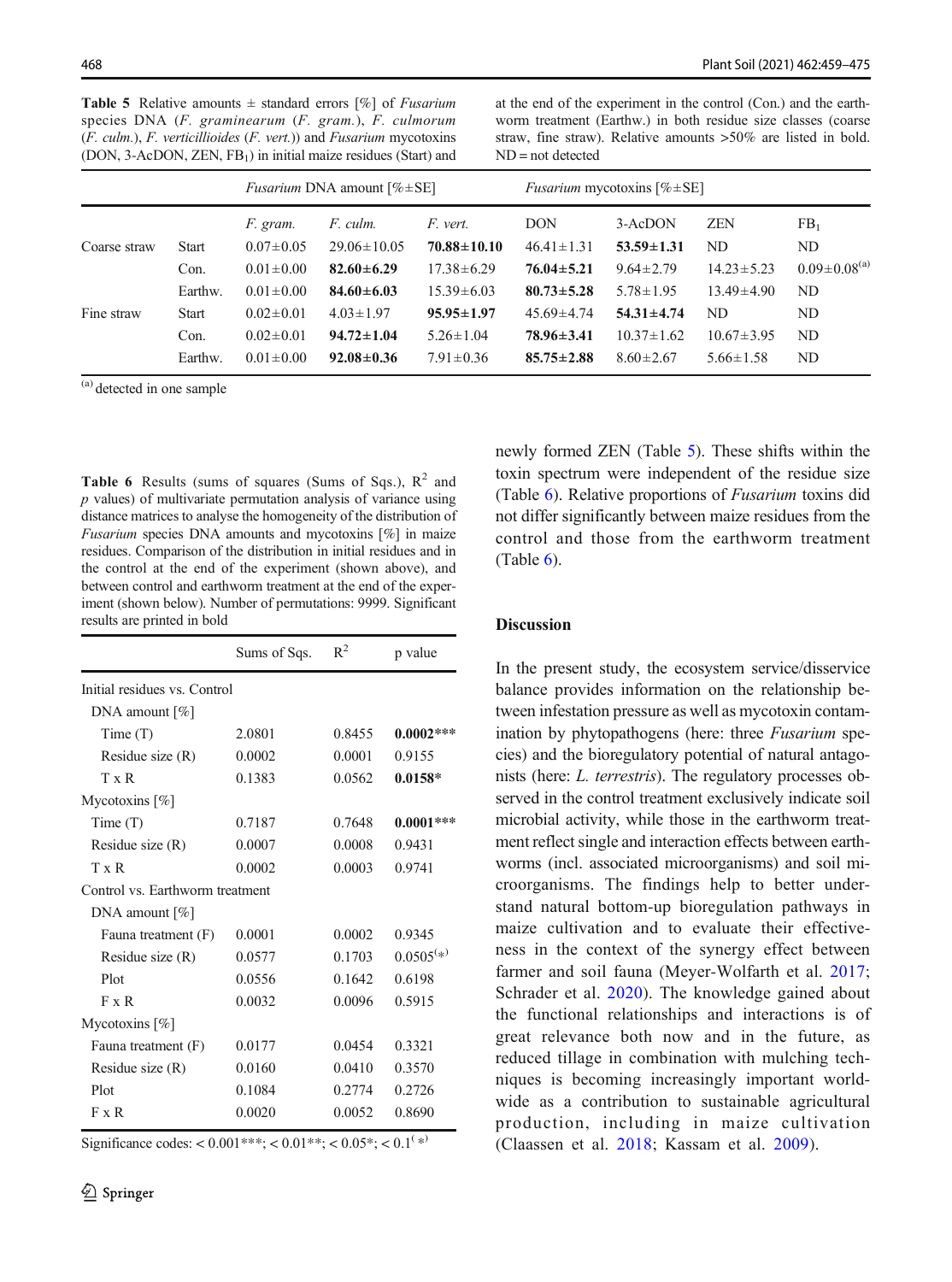The maize straw showed an apparent infestation with F. culmorum and F. verticillioides at the beginning of the experiment, although only the species F. graminearum was artificially injected. Therefore, this infestation is due to natural infection in the field during the growth phase of the maize plants. The high proportion of F. verticillioides DNA (over 70%) reveals that this species, which is originally native to warmer and drier regions (Aguín et al. [2014](#page-13-0); Bottalico [1998\)](#page-13-0), is already present in temperate latitudes. This result is in line with Czembor et al. [\(2015\)](#page-14-0) and Pfordt et al. [\(2020\)](#page-15-0), who have recently detected this species in Poland and Germany. It underlines the assumption of Oldenburg et al.  $(2018)$  that *F. verticillioides* will play an increasing role in maize cultivation in temperate latitudes in the future. The relative proportion of the initially inoculated species F. graminearum, by contrast, was the lowest within the *Fusarium* community  $(< 0.1\%)$  at any time and in any treatment. This result supports the assumption of Leplat et al. [\(2013](#page-15-0)) and Pereyra and Dill-Macky ([2008](#page-15-0)), who classified the species F. graminearum as a relatively weak competitor compared to other Fusarium species and within the soil fungal community. The frequently described high competitiveness of this species (Velluti et al. [2000](#page-16-0); Xu et al. [2007](#page-16-0)) is not confirmed in the present study. It is known that several anthropogenic factors, including preceding crops, tillage system, and weed management, can alter the development of the soil biota, which in turn can change the saprotrophic development of F. graminearum (Leplat et al. [2013](#page-15-0)). Thus, differences in farming practice might explain differences in competitive ability besides the origin of fungal species and isolates (see below).

During the mesocosm experiment, DNA levels of all three Fusarium species in maize residues increased in the control treatment. The main reason for this biomass increase was probably the enhanced water availability under field conditions compared to the initial dried material, which represents the most essential factor for Fusarium growth besides temperature (Belizán et al. [2019](#page-13-0)). With an arithmetic mean of 14 °C, the temperature during the experimental runtime was well below the respective temperature optimum, but with a value of over 10 °C still in a range in which growth of all three species could be expected (Brennan et al. [2003;](#page-13-0) Cook and Christensen [1976\)](#page-14-0). The third factor that significantly influences the growth of Fusarium species as a function of humidity and temperature is the origin of species

and isolates and the time available for their adaptation to specific climatic conditions (temperature ecotypes) (Brennan et al. [2003](#page-13-0); Hudec and Muchova [2010;](#page-14-0) Pettitt et al. [1996](#page-15-0)). These different adaptation stages to the conditions of temperate latitudes are reflected in the detected growth rates, which were highest for F. culmorum, followed by F. graminearum and F. verticillioides (Fig. [1](#page-7-0)).

The species F. culmorum was the predominant Fusarium species in Central and Northern Europe until the 1990s as the main pathogen of maize stem rot (Bottalico [1998\)](#page-13-0). Long-term adaptation to climate conditions in this part of Europe probably contributed to the high biomass increase of F. culmorum, which represented the dominant species at the end of the experiment with a share of over 80% in all treatments. The species F. graminearum, by contrast, was originally native to warmer and humid regions (Brennan et al. [2003](#page-13-0)) and has only been present in the colder regions of temperate latitudes since the 1980s (van der Lee et al. [2015;](#page-16-0) Waalwijk et al. [2003\)](#page-16-0). Currently, F. graminearum is often considered the dominant species in most cereal growing areas worldwide (Goswami and Kistler [2004;](#page-14-0) Manstretta and Rossi [2016](#page-15-0)). It is frequently described as displacing F. culmorum (van der Lee et al. [2015;](#page-16-0) Waalwijk et al. [2003\)](#page-16-0). Slower growth rates and lower biomasses compared to F. culmorum, as demonstrated in the present study, were also detected in wheat by Brennan et al. [\(2003\)](#page-13-0) and Xu et al. ([2007](#page-16-0)). The third species, F. verticillioides, originates from even warmer regions (Aguín et al. [2014\)](#page-13-0). This species probably does not yet show a pronounced adaptation to the variable climatic conditions in late summer or autumn. Thus, its growth rates were the lowest compared to the other two Fusarium species in the present study. Overall, the demonstrated growth rates and relative abundances of the three species link the conclusions of Hudec and Muchova ([2010](#page-14-0)) and Pfordt et al. ([2020](#page-15-0)) as they indicate that species and factors of their original latitude are the key factors that determine Fusarium growth rates and species spectrum at a specific temperature and humidity in maize cultivation.

Regarding an effect of the maize residue size classes, the two species  $F$ . graminearum and  $F$ . culmorum showed a higher DNA increase in fine straw than in coarse straw. This effect can be explained by the fact that the finely chopped material offers a higher proportion of surfaces. This favours the direct contact of Fusarium fungi, which are mainly contained in the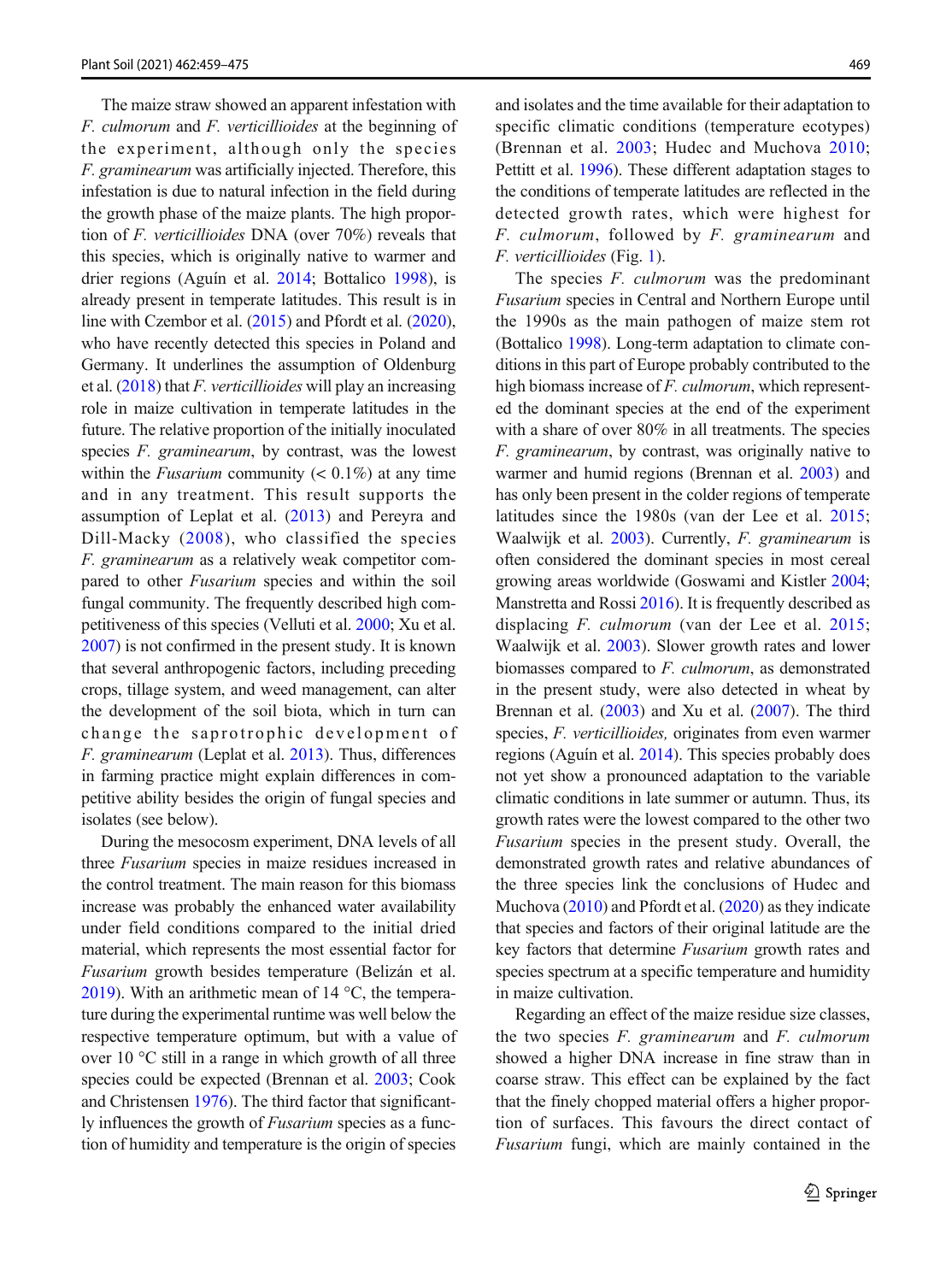maize stalk pith (Zhang et al. [2016\)](#page-16-0), with soil water and nutrients. As the moisture requirements of F. culmorum and F. graminearum are higher compared with the drought-adapted species F. verticillioides (Marín et al. [1996](#page-15-0); Torres et al. [2003](#page-16-0)), they benefited more from the splitting of the plant material. In addition, a finer crushing of the maize straw allows quick colonization by soil-borne fungi and bacteria. Diverse interactions with these soil microorganisms regulate the growth of Fusarium fungi through direct, indirect, and mixed-path mechanisms (Wachowska et al. [2017\)](#page-16-0). Whereas in the literature, mainly antagonistic effects of the soil microbiome against Fusarium species are described (Wachowska et al. [2017](#page-16-0)), the present results indicate a species-specific increase. In total, these results suggest that, without soil fauna, a smaller chaff size of maize mulch may stimulate specific Fusarium species and even increase the infestation pressure caused by them.

The bioregulatory capacity of the detritivore earthworm species L. terrestris on Fusaria was species-specific: F. graminearum was suppressed, F. culmorum was not affected, and F. verticillioides was slightly promoted. Accordingly, with regard to Fusarium regulation, the hypothesis of the present study was confirmed for only two out of three species, a shift of the service/disservice balance towards service (pathogen suppression) even for only one species. The present results for maize residues contradict the results for wheat straw of Meyer-Wolfarth et al. [\(2017\)](#page-15-0), Oldenburg et al. ([2008](#page-15-0)), Schrader et al. [\(2009\)](#page-15-0), and Wolfarth et al.  $(2011)$  $(2011)$  $(2011)$ , who demonstrated suppression of *F. culmorum* by L. terrestris. These different effects suggest that the cultivated plant and potentially even the respective cultivar plays an important role not only for the composition of the Fusarium community (Czembor et al. [2015\)](#page-14-0) and their respective growth rates (Brennan et al. [2003\)](#page-13-0) but also for the interaction between Fusarium species and soil fauna.

The chaff size of maize residues played only a minor role during earthworm-induced regulation of Fusarium growth. The tendency of a stronger suppression in fine straw than in coarse straw was detected for F. graminearum only. Since the earthworm biomass did not differ significantly depending on the residue size class, and the mean weight reduction of less than 10% over six weeks indicates an adequate nutrient supply (Fründ et al.  $2010$ ), good usability of both chaff sizes as a food source for L. terrestris can be assumed. The decreasing soil surface cover in the earthworm treatment (fine straw > coarse straw) indicates incorporation of the residues into the soil and the burrow system. According to the 'external rumen' principle, which is based on the definition of Swift et al. [\(1979\)](#page-16-0) and specified for earthworms by Lavelle ([1988](#page-15-0)) and Brown et al. [\(2000\)](#page-14-0), this organic material is stored in the burrows until it has been further split and pre-decomposed by the microbial community. The stronger suppression of F. graminearum in fine straw was probably not caused by direct feeding of earthworms, but rather by the priming effect of earthworm mucus, being highly bioavailable for soil microorganisms (Binet et al. [1998;](#page-13-0) Schrader et al. [2013](#page-15-0)). It can be assumed that due to this effect and the higher soil moisture in the earthworm treatment, competing or antagonistic soil microorganisms colonized the fine straw faster than the coarse straw. Comparable effects regarding a stronger reduction of F. graminearum in strongly split compared to intact maize residues were also demonstrated in field experiments of Vogelgsang et al. [\(2011\)](#page-16-0).

During the experimental period, DON and 3-AcDON were reduced in the control due to microbial degradation and transformation (Vanhoutte et al. [2016](#page-16-0); Venkatesh and Keller [2019](#page-16-0); Wachowska et al. [2017\)](#page-16-0), which was faster for 3-AcDON compared to DON. While DON and 3-AcDON were already formed in the growing maize plant, ZEN was only produced in the chaff of the maize mulch layer. Unlike DON (Proctor et al. [1995;](#page-15-0) Snijders [1995](#page-15-0)), ZEN does not play a significant role as a virulence factor and for disease development in the living plant (Munkvold [2017](#page-15-0)), but can inhibit the formation of certain soil-borne microorganisms (Bacon et al. [2017](#page-13-0)) and thereby lead to a competitive advantage in the saprotrophic phase of Fusaria. Thus, this result supports the theory described by Müller et al. ([2014](#page-15-0)) and Venkatesh and Keller ([2019](#page-16-0)) of the formation of specific mycotoxins due to interactions with microorganisms and proves that the toxin composition in the living plant can differ considerably from that in the mulch layer.  $FB<sub>1</sub>$  is the most common mycotoxin produced by F. verticillioides in maize (Bottalico [1998](#page-13-0); Czembor et al. [2015\)](#page-14-0) and probably plays a role in suppressing the plant's defense reaction (Galeana-Sánchez et al. [2017\)](#page-14-0). However, in the present study, this mycotoxin was not formed during plant growth and was only detected in a single sample in the mulch layer. In accordance with the results of Ryu and Bullerman ([1999](#page-15-0)), a correlation between growth rates of the three Fusarium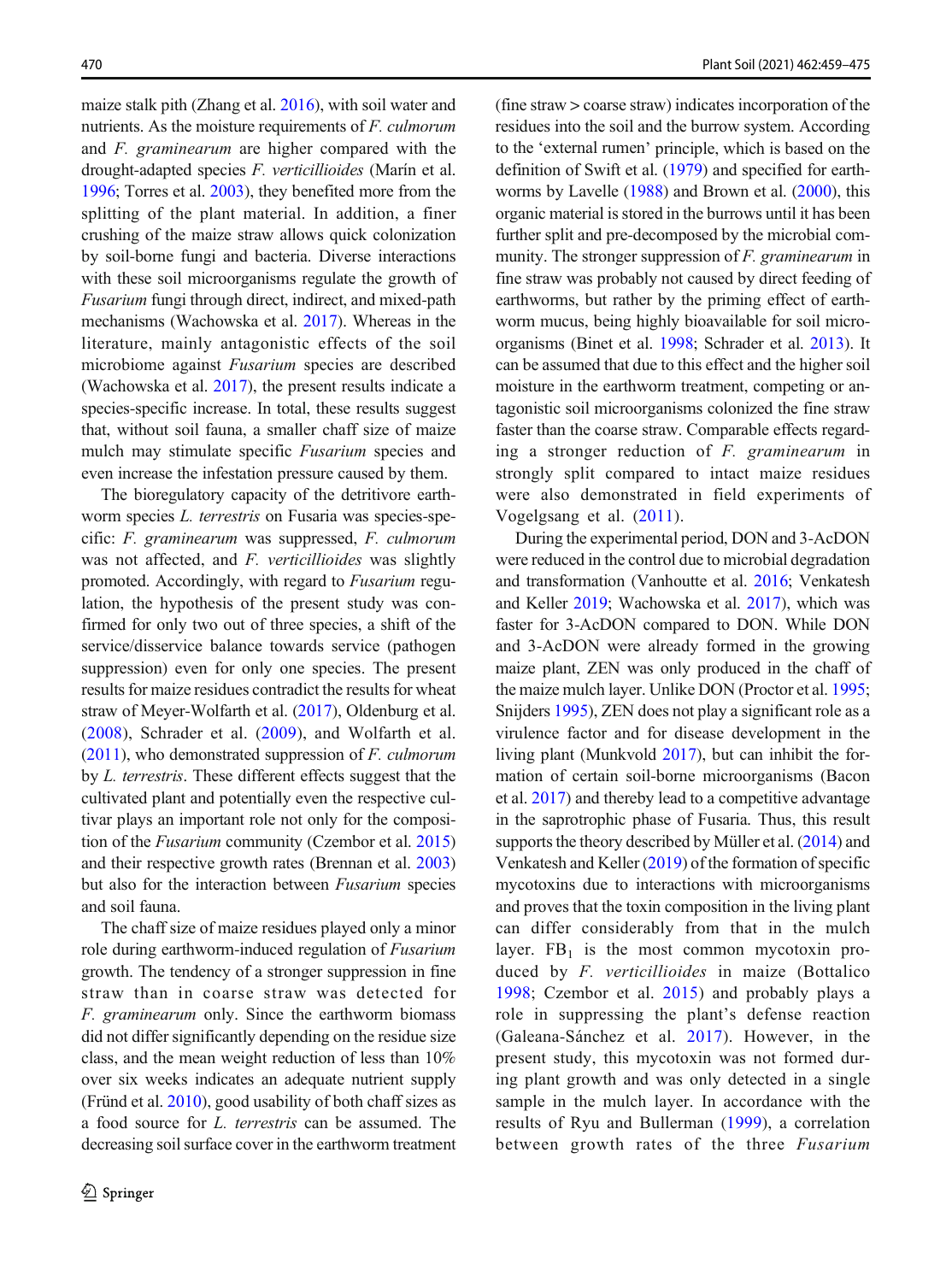species and detected changes in toxin concentrations was not found in the present study.

Concerning the residue size classes, in line with the study of Vogelgsang et al. ([2011](#page-16-0)), the present results reflect a significantly stronger reduction of DON in fine than in coarse straw, but no effect on the degradation of 3-AcDON or ZEN. Since mycotoxins serve as communication signals in fungal-bacterial interactions, some bacteria possess the ability to degrade or transform certain toxins or either promote or inhibit their formation (Vanhoutte et al. [2016;](#page-16-0) Venkatesh and Keller [2019\)](#page-16-0). The results of the control treatment reflect that the degradation of *Fusarium* toxins in the mulch layer specifically depends on the composition of the respective microbial community.

The earthworms (*L. terrestris*) significantly accelerated the reduction of all three toxins, revealing their bioregulatory potential for mycotoxin degradation. With regard to mycotoxins, the hypothesis of the present study was confirmed and an earthworm-induced shift of the service/disservice balance towards service was demonstrated. At the end of the experiment, the maize material in the control, which was only affected by soil microorganisms, still had 1.8 times the maximum legal level of DON and 1.5 times the maximum level of ZEN for unprocessed maize (EC (European Commission) [2007](#page-14-0)). By contrast, in the earthworm treatment, maximum legal levels for unprocessed maize were significantly undercut with a 0.8-fold concentration for DON and a 0.5-fold concentration for ZEN. Overall, the earthworms reduced the DON concentration by half and 3- AcDON and ZEN concentrations by two thirds over the experimental period compared to the control. These results are consistent with the studies of Meyer-Wolfarth et al. ([2017](#page-15-0)), Oldenburg et al. ([2008](#page-15-0)), Schrader et al. [\(2009\)](#page-15-0), and Wolfarth et al. ([2011](#page-16-0)), who demonstrated a reduction of DON in wheat straw by L. terrestris. Effects of earthworms thereby resulted from a combination of direct and indirect bioregulatory processes. The feeding activity reduced the mycotoxin concentration by degradation processes in the course of intestinal passage, presumably with the participation of the intestinal flora (Schrader et al. [2013](#page-15-0)). For DON, this is shown by the studies of Oldenburg et al. ([2008\)](#page-15-0) and Schrader et al. [\(2009](#page-15-0)), in which it was demonstrated that DON concentrations in the intestine of L. terrestris were significantly lower than in wheat straw and even below the detection limit

in casts (Wolfarth et al. [2011\)](#page-16-0). Beyond that, earthworms secrete mucus and coelomic fluid through dorsal pores in their body wall, produce casts, and create middens. Each of these earthworm products contains highly bioavailable substances that increase microbial activity (Brown [1995\)](#page-14-0) and potentially promote microbial mycotoxin degradation. The promotion of these soil animals, for example through reduced or no-tillage where soil conditions permit, the reduction of soil compaction to a necessary level, and the demand-oriented application of agrochemicals, can hence make a significant contribution to reducing mycotoxin contamination of crop residues.

## Conclusion

In maize cultivation, the earthworm species L. terrestris represents a key species within the soil fauna community for a species-specific bioregulation of Fusarium species. L. terrestris can shift the ecosystem service/ disservice balance in arable systems in both directions, depending on Fusarium species involved in the infestation. Since L. terrestris does not generally contribute to suppressing all *Fusarium* species relevant in maize cultivation, management decisions have to be made sitespecifically and depending on the respective infestation. However, in this context, it should be taken into account that ploughing, as an often-recommended preventive measure, is not an all-round solution. Although it has been proven that incorporation of crop residues into the soil can reduce the frequency of F. culmorum and F. graminearum, it increases that of F. verticillioides (Pfordt et al. [2020\)](#page-15-0).

The potential of *L. terrestris* to reduce mycotoxin concentrations seems to be independent of the crop and includes DON, 3-AcDON, and ZEN. Agricultural management that considers the needs and habitat requirements of earthworms can thus lead to a synergy in which the interaction of anthropogenic top-down effects (agricultural management) and natural bottom-up effects (bioregulation by earthworms) contributes to sustainable agricultural production on healthy and fertile soils. By accelerating toxin degradation in the mulch layer, L. terrestris has the potential to shift the ecosystem service/disservice balance towards services (toxin degradation) in reduced tillage systems and to keep soils healthy and productive in the long run.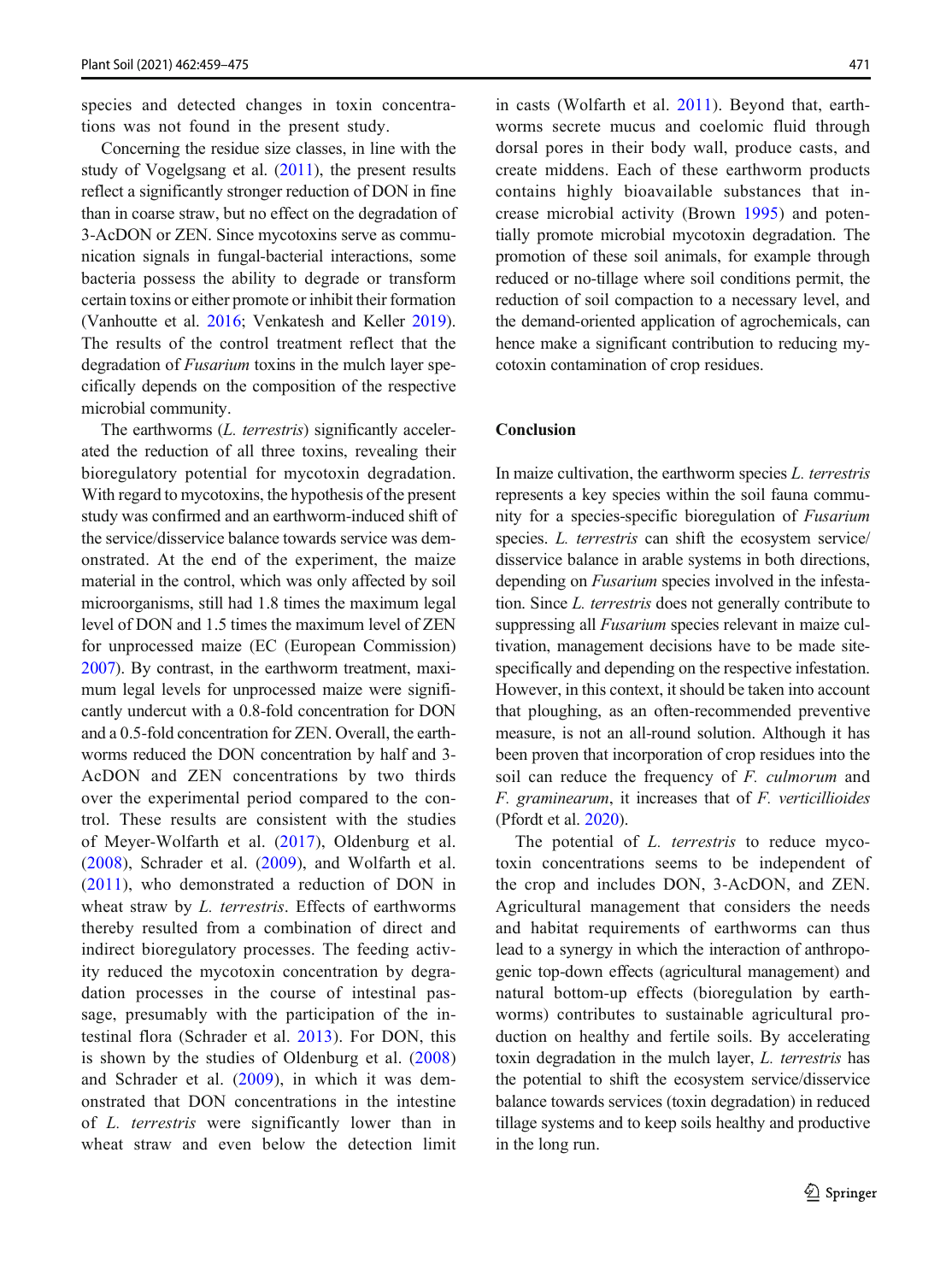<span id="page-13-0"></span>Supplementary Information The online version contains supplementary material available at [https://doi.org/10.1007/s11104-](https://doi.org/10.1007/s11104-021-04882-4) [021-04882-4](https://doi.org/10.1007/s11104-021-04882-4).

Acknowledgements We thank Christiane Münter and Dr. Deborah Linsler (University of Göttingen) for their support in planning and conducting the field experiments at 'Garte Süd', Dr. Siegfried Schittenhelm (Institute for Crop and Soil Science, JKI) for providing the opportunity to use the colour analyses software to determine changes in soil surface cover, Dr. Detlef Schenke for mycotoxin analysis, and PD Dr. Jan Thiele and Dr. Katrin Ronnenberg for their statistical advice. The excellent technical assistance of Sabine El Sayed, Marion Krause, Karin Zinn, Ina Stachewicz-Voigt, Sabine Peickert, Jürgen Liersch, Anke Führer, Peter Braunisch, Ole Siebeneicher and Lena Wöhl is gratefully acknowledged.

Authors` contributions All authors contributed to the study conception, experimental design, data collection, and analysis. All authors read and approved the final manuscript.

Funding Open Access funding enabled and organized by Projekt DEAL. The present study was conducted as part of the SoilMan project (grant number 01LC1620), which was funded through the 2015–16 BiodivERsA COFUND call for research proposals, with the national funders Federal Ministry of Education and Research (BMBF), The French National Research Agency (ANR), The Swedish Research Council for Environment, Agricultural Sciences and Spatial Planning (FORMAS), Ministry of Economy and Competitiveness (MINECO), Executive Agency for Higher Education, Research, Development and Innovation Funding (UEFISCDI) and Estonian Research Council (ETAG).

Availability of data and material The datasets generated and analysed during the current study are available from the corresponding author on reasonable request.

Code availability Not applicable.

### Declarations

Conflict of interest The authors have no conflicts of interest to declare that are relevant to the content of this article.

Consent to participate Not applicable

Consent for publication Not applicable.

Open Access This article is licensed under a Creative Commons Attribution 4.0 International License, which permits use, sharing, adaptation, distribution and reproduction in any medium or format, as long as you give appropriate credit to the original author(s) and the source, provide a link to the Creative Commons licence, and indicate if changes were made. The images or other third party material in this article are included in the article's Creative Commons licence, unless indicated otherwise in a credit line to the material. If material is not included in the article's Creative Commons licence and your intended use is not permitted by statutory regulation or exceeds the permitted use, you will need to obtain permission directly from the copyright holder. To view a copy of this licence, visit [http://creativecommons.](https://doi.org/) [org/licenses/by/4.0/.](https://doi.org/)

#### References

- Aguín O, Cao A, Pintos C, Santiago R, Mansilla P, Butrón A (2014) Occurrence of Fusarium species in maize kernels grown in northwestern Spain. Plant Pathol 63:946–951. <https://doi.org/10.1111/ppa.12151>
- Bacon CW, Hinton DM, Mitchell TR (2017) Is quorum signalling by mycotoxins a new risk-mitigating strategy for bacterial biocontrol of Fusarium verticillioides and other endophytic fungal species? J Agric Food Chem 65(33):7071–7080. [https://doi.org/10.1021/acs.jafc.6](https://doi.org/10.1021/acs.jafc.6b03861) [b03861](https://doi.org/10.1021/acs.jafc.6b03861)
- Bates D, Maechler M, Bolker B, Walker S (2015) Fitting linear mixed effects models using lme4. J Stat Softw 67(1):1–48. <https://doi.org/10.18637/jss.v067.i01>
- Belizán MME, de los Gomez AA, Terán Baptista ZP, Jimenez CM, del Sánchez Matías HM, CAN C, Sampietro DA (2019) Influence of water activity and temperature on growth and production of trichothecenes by Fusarium graminearum sensu stricto and related species in maize grains. Int J Food Microbiol 305:108242. <https://doi.org/10.1016/j.ijfoodmicro.2019.108242>
- Binet F, Fayolle L, Pussard M (1998) Significance of earthworms in stimulating soil microbial activity. Biol Fertil Soils 27(1): 79–84. <https://doi.org/10.1007/s003740050403>
- Bonkowski M, Griffiths BS, Ritz K (2000) Food preferences of earthworms for soil fungi. Pedobiologia 44:666–676. [https://doi.org/10.1078/S0031-4056\(04\)70080-3](https://doi.org/10.1078/S0031-4056(04)70080-3)
- Bottalico A (1998) Fusarium diseases of cereals: species complex and related mycotoxin profiles in Europe. J Plant Pathol 80(2):85–103. <https://doi.org/10.4454/jpp.v80i2.807>
- Bottalico A, Perrone G (2002) Toxigenic Fusarium species and mycotoxins associated with head blight in small-grain cereals in Europe. Eur J Plant Pathol 108:611–624. [https://doi.](https://doi.org/10.1023/A:1020635214971) [org/10.1023/A:1020635214971](https://doi.org/10.1023/A:1020635214971)
- Brandfass C, Karlovsky P (2008) Upscaled CTAB-based DNA extraction and real-time PCR assays for Fusarium culmorum and F. graminearum DNA in plant material with reduced sampling error. Int J Mol Sci 9:2306–2321. [https://doi.](https://doi.org/10.3390/ijms9112306) [org/10.3390/ijms9112306](https://doi.org/10.3390/ijms9112306)
- Brennan JM, Fagan B, van Maanen A, Cooke BM, Doohan FM (2003) Studies on in vitro growth and pathogenicity of European Fusarium fungi. Eur J Plant Pathol 109(6):577– 587. <https://doi.org/10.1023/A:1024712415326>
- Briones M, Schmidt O (2017) Conventional tillage decreases the abundance and biomass of earthworms and alters their community structure in a global meta-analysis. Glob Chang Biol 23(10):4396–4419. <https://doi.org/10.1111/gcb.13744>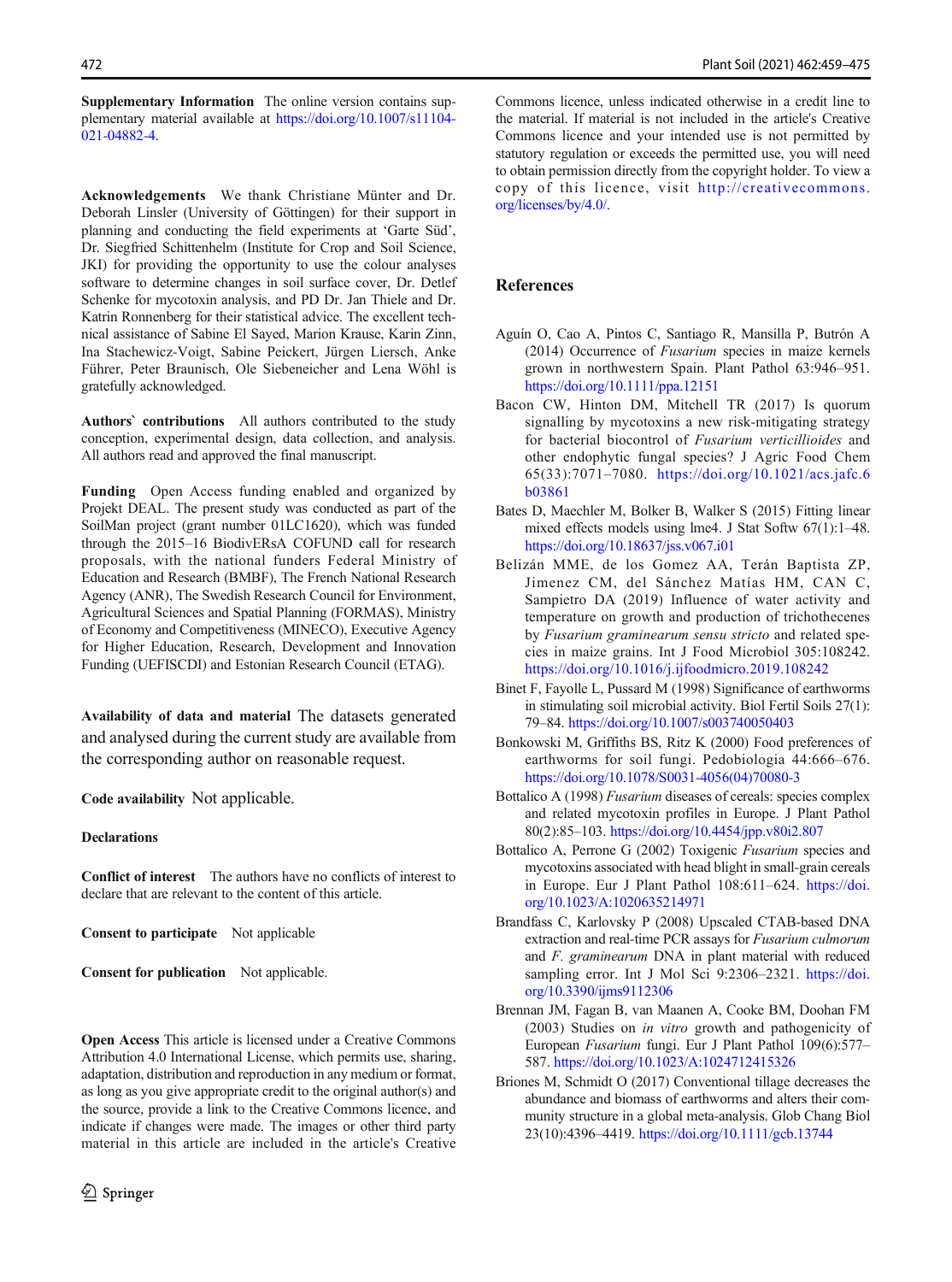- <span id="page-14-0"></span>Brown GG (1995) How do earthworms affect microfloral and faunal community diversity? Plant Soil 170:209–231. [https://doi.org/10.1007/978-94-011-0479-1\\_22](https://doi.org/10.1007/978-94-011-0479-1_22)
- Brown GG, Barois I, Lavelle P (2000) Regulation of soil organic matter dynamics and microbial activity in the drilosphere and the role of interactions with other edaphic functional domains. Eur J Soil Biol 36(3-4):177–198. [https://doi.](https://doi.org/10.1016/S1164-5563(00)01062-1) [org/10.1016/S1164-5563\(00\)01062-1](https://doi.org/10.1016/S1164-5563(00)01062-1)
- Champeil A, Doré T, Fourbet J-F (2004) Fusarium head blight: epidemiological origin of the effects of cultural practices on head blight attacks and the production of mycotoxins by Fusarium in wheat grains. Plant Sci 166(6):1389–1415. <https://doi.org/10.1016/j.plantsci.2004.02.004>
- Claassen R, Bowman M, McFadden J, Smith D, Wallander S (2018) Tillage intensity and conservation cropping in the United States. Econ inform bull 197, U.S. Department of Agriculture, Economic Research Service. [https://www.ers.](https://www.ers.usda.gov/webdocs/publications/90201/eib--197.pdf?v==5955.8) [usda.gov/webdocs/publications/90201/eib-197.](https://www.ers.usda.gov/webdocs/publications/90201/eib--197.pdf?v==5955.8) [pdf?v=5955.8.](https://www.ers.usda.gov/webdocs/publications/90201/eib--197.pdf?v==5955.8) Accessed 19 Feb 2021
- Cook RJ, Christensen AA (1976) Growth of cereal root-rot fungi as affected by temperature-water potential interactions. Phytopathology 66:193–197. [https://doi.org/10.1094/Phyto-](https://doi.org/10.1094/Phyto-66-193)[66-193](https://doi.org/10.1094/Phyto-66-193)
- Crawley MJ (2007) The R book. Wiley, Chichester. [https://doi.](https://doi.org/10.1002/9780470515075) [org/10.1002/9780470515075](https://doi.org/10.1002/9780470515075)
- Czembor E, Stępień Ł, Waśkiewicz A (2015) Effect of environmental factors on Fusarium species and associated mycotoxins in maize grain grown in Poland. PLoS One 10(7): e0133644. <https://doi.org/10.1371/journal.pone.0133644>
- Dill-Macky R, Jones RK (2000) The effect of previous crop residues and tillage on Fusarium head blight of wheat. Plant Dis 84(1):71–76. [https://doi.org/10.1094](https://doi.org/10.1094/PDIS.2000.84.1.71) [/PDIS.2000.84.1.71](https://doi.org/10.1094/PDIS.2000.84.1.71)
- EC (European Commission) (2006a) Commission Regulation (EC) No 1881/2006 of 19 December 2006 setting maximum levels for certain contaminants in foodstuffs. Off J Eur Union L 364(20.12.2006):5–24
- EC (European Commission) (2006b) Commission Recommendation of 17 August 2006 on the presence of deoxynivalenol, zearalenone, ochratoxin A, T-2 and HT-2 and fumonisins in products intended for animal feeding (2006/576/EC). Off J Eur Union L 229(23.08.2006):7–9
- EC (European Commission) (2006c) Commission Recommendation of 17 August 2006 on the prevention and reduction of Fusarium toxins in cereals and cereal products (2006/583/EC). Off J Eur Union L 234(29.08.2006):35–40
- EC (European Commission) (2007) Commission Regulation (EC) No 1126/2007 of 28 September 2007 amending Regulation (EC) No 1881/2006 setting maximum levels for certain contaminants in foodstuffs as regards Fusarium toxins in maize and maize products. Off J Eur Union L 255(29.09.2007):14– 17
- EC (European Commission) (2018) EU agricultural outlook for markets and income, 2018–2030. Eur. Comm. DG Agriculture and Rural Development, Brussels
- Elmholt S (2008) Mycotoxins in the soil environment. In: Karlovsky P. (ed.): secondary metabolites in soil ecology. Soil Biol. 14:167-203, springer, Berlin, Heidelberg. [https://doi.org/10.1007/978-3-540-74543-3\\_9](https://doi.org/10.1007/978-3-540-74543-3_9)
- Fargione JE, Cooper TR, Flaspohler DJ, Hill J, Lehman C, McCoy T, McLeod S, Nelson EJ, Oberhauser KS, Tilman D (2009)

Bioenergy and wildlife: threats and opportunities for grassland conservation. Bioscience 59:767–777. [https://doi.](https://doi.org/10.1525/bio.2009.59.9.8) [org/10.1525/bio.2009.59.9.8](https://doi.org/10.1525/bio.2009.59.9.8)

- Ferrigo D, Raiola A, Causin R (2016) Fusarium toxins in cereals: occurrence, legislation, factors promoting the appearance and their management. Molecules 21(5):627. [https://doi.](https://doi.org/10.3390/molecules21050627) [org/10.3390/molecules21050627](https://doi.org/10.3390/molecules21050627)
- Fox J, Weisberg S (2019) An R companion to applied regression, 3rd edn. Sage, Thousand Oaks, CA
- Fründ H-C, Butt K, Capowiez Y, Eisenhauer N, Emmerling C, Ernst G, Potthoff M, Schädler M, Schrader S (2010) Using earthworms as model organisms in the laboratory: recommendations for experimental implementations. Pedobiologia 53:119–125. <https://doi.org/10.1016/j.pedobi.2009.07.002>
- Galeana-Sánchez E, Sánchez-Rangel D, de la Torre-Hernández ME, Nájera-Martínez M, Ramos-Villegas P, Plasencia J (2017) Fumonisin B1 produced in planta by Fusarium verticillioides is associated with inhibition of maize β-1,3 glucanase activity and increased aggressiveness. Physiol Mol Plant Pathol 100:75–83. [https://doi.org/10.1016/j.](https://doi.org/10.1016/j.pmpp.2017.07.003) [pmpp.2017.07.003](https://doi.org/10.1016/j.pmpp.2017.07.003)
- Gautam P, Dill-Macky R (2012) Free water can leach mycotoxins from Fusarium-infected wheat heads. J Phytopathol 160(9): 484–490. <https://doi.org/10.1111/j.1439-0434.2012.01928.x>
- Goncharov AA, Glebova AA, Tiunov AV (2020) Trophic interactions between Fusarium species and soil fauna: a metaanalysis of experimental studies. Appl Soil Ecol 145:103302. <https://doi.org/10.1016/j.apsoil.2019.06.005>
- Goswami RS, Kistler HC (2004) Heading for disaster: Fusarium graminearum on cereal crops. Mol Plant Pathol 5:515–525. <https://doi.org/10.1111/j.1364-3703.2004.00252.x>
- Hogg AC, Johnston RH, Dyer AT (2007) Applying real-time quantitative PCR to Fusarium crown rot of wheat. Plant Dis 91:1021–1028. <https://doi.org/10.1094/PDIS-91-8-1021>
- Hudec K, Muchova D (2010) Influence of temperature and species origin on Fusarium spp. and Microdochium nivale pathogenicity to wheat seedlings. Plant Prot Sci 46(2):59–65. <https://doi.org/10.17221/12/2009-PPS>
- Jacobs A, Rauber R, Ludwig B (2009) Impacts of reduced tillage on carbon and nitrogen storage of two Haplic Luvisols after 40 years. Soil Tillage Res 102:158–164. [https://doi.](https://doi.org/10.1016/j.still.2008.08.012) [org/10.1016/j.still.2008.08.012](https://doi.org/10.1016/j.still.2008.08.012)
- Joint FAO/WHO Codex Alimentarius Commission (2017) Codex Alimentarius: code of practice for the prevention and reduction of mycotoxin contamination in cereals (CXC 51–2003). Joint FAO/WHO Food Standards Programme. [http://www.](http://www.fao.org/fao--who--codexalimentarius/sh--proxy/en/?lnk==1&url==https%253A%252F%252Fworkspace.fao.org%252Fsites%252Fcodex%252FStandards%252FCXC%2B51--2003%252FCXC_051e.pdf) [fao.org/fao-who-codexalimentarius/sh-proxy/en/?lnk=1](http://www.fao.org/fao--who--codexalimentarius/sh--proxy/en/?lnk==1&url==https%253A%252F%252Fworkspace.fao.org%252Fsites%252Fcodex%252FStandards%252FCXC%2B51--2003%252FCXC_051e.pdf) [&url=https%253A%252F%252Fworkspace.fao.org%252](http://www.fao.org/fao--who--codexalimentarius/sh--proxy/en/?lnk==1&url==https%253A%252F%252Fworkspace.fao.org%252Fsites%252Fcodex%252FStandards%252FCXC%2B51--2003%252FCXC_051e.pdf) [Fsites%252Fcodex%252FStandards%252FCXC%2B51-](http://www.fao.org/fao--who--codexalimentarius/sh--proxy/en/?lnk==1&url==https%253A%252F%252Fworkspace.fao.org%252Fsites%252Fcodex%252FStandards%252FCXC%2B51--2003%252FCXC_051e.pdf) [2003%252FCXC\\_051e.pdf](http://www.fao.org/fao--who--codexalimentarius/sh--proxy/en/?lnk==1&url==https%253A%252F%252Fworkspace.fao.org%252Fsites%252Fcodex%252FStandards%252FCXC%2B51--2003%252FCXC_051e.pdf). Accessed 19 Feb 2021
- Kassam A, Friedrich T, Shaxson F, Pretty J (2009) The spread of conservation agriculture: justification, sustainability and uptake. Int J Agric Sustain 7(4):292–320. [https://doi.](https://doi.org/10.3763/ijas.2009.0477) [org/10.3763/ijas.2009.0477](https://doi.org/10.3763/ijas.2009.0477)
- Kolpin DW, Schenzel J, Meyer MT, Phillips PJ, Hubbard LE, Scott T-M, Bucheli TD (2014) Mycotoxins: diffuse and point source contributions of natural contaminants of emerging concern to streams. Sci Total Environ 470-471:669–676. <https://doi.org/10.1016/j.scitotenv.2013.09.062>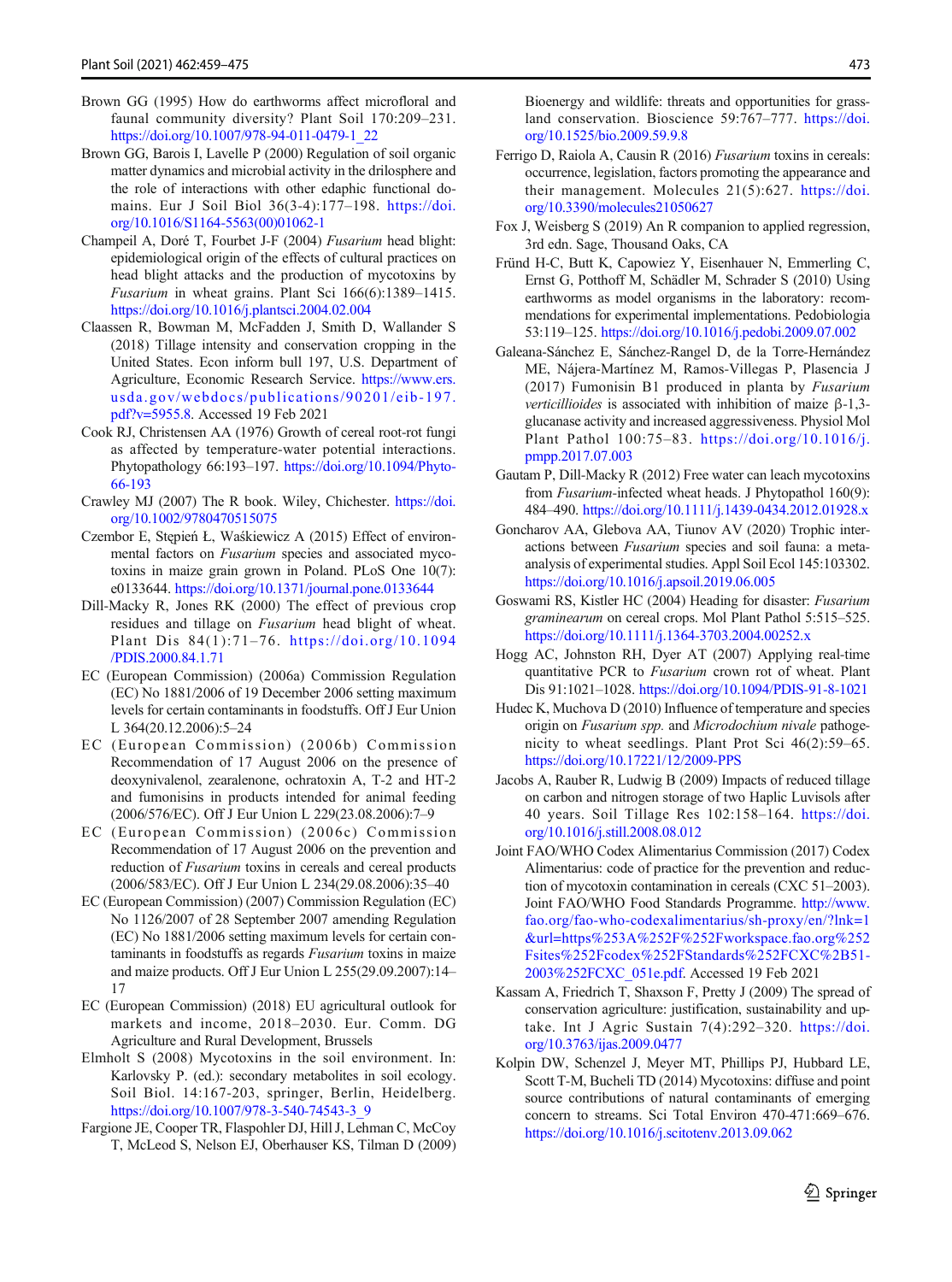- <span id="page-15-0"></span>Lavelle P (1988) Earthworm activities and the soil system. Biol Fertil Soils 6(3):237–251. [https://doi.org/10.1007](https://doi.org/10.1007/BF00260820) [/BF00260820](https://doi.org/10.1007/BF00260820)
- Leplat J, Friberg H, Abid M, Steinberg C (2013) Survival of Fusarium graminearum, the causal agent of Fusarium head blight. A review. Agron Sustain Dev 33:97–111. [https://doi.](https://doi.org/10.1007/s13593-012-0098-5) [org/10.1007/s13593-012-0098-5](https://doi.org/10.1007/s13593-012-0098-5)
- Li YG, Jiang D, Xu LK, Zhang SQ, Ji PS, Pan HY, Jiang BW, Shen ZB (2019) Evaluation of diversity and resistance of maize varieties to Fusarium spp. causing ear rot in maize under conditions of natural infection. Czech J. genet. Plant Breed 55:131–137. [https://doi.org/10.17221/81/2018-](https://doi.org/10.17221/81/2018-CJGPB) [CJGPB](https://doi.org/10.17221/81/2018-CJGPB)
- Manstretta V, Rossi V (2016) Effects of temperature and moisture on development of Fusarium graminearum perithecia in maize stalk residues. Appl Environ Microbiol 82:184–191. <https://doi.org/10.1128/AEM.02436-15>
- Marín S, Sanchís V, Teixido A, Saenz R, Ramos AJ, Vinas I, Magan N (1996) Water and temperature relations and microconidial germination of Fusarium moniliforme and Fusarium proliferatum from maize. Can J Microbiol 42(10):1045–1050. <https://doi.org/10.1139/m96-134>
- Masiello M, Somma S, Ghionna V, Logrieco AF, Moretti A (2019) In vitro and in field response of different fungicides against Aspergillus flavus and Fusarium species causing ear rot disease of maize. Toxins 11(1):11. [https://doi.org/10.3390](https://doi.org/10.3390/toxins11010011) [/toxins11010011](https://doi.org/10.3390/toxins11010011)
- Meier U (2018) Growth stages of mono- and dicotyledonous plants. BBCH Monograph. Julius Kühn-Institute (JKI), Quedlinburg. <https://doi.org/10.5073/20180906-074619>
- Meyer-Wolfarth F, Schrader S, Oldenburg E, Weinert J, Brunotte J (2017) Biocontrol of the toxigenic plant pathogen Fusarium culmorum by soil fauna in an agroecosystem. Mycotoxin Res 33:237–244. <https://doi.org/10.1007/s12550-017-0282-1>
- Morel R (1996) Cultivated soils; Les sols cultivés Technique et documentation, 2nd edn. Lavoisier, Paris
- Müller MEH, Urban K, Köppen R, Siegel D, Korn U, Koch M (2014) Mycotoxins as antagonistic or supporting agents in the interaction between phytopathogenic Fusarium and Alternaria fungi. World Mycotoxin J 8(3):311–321. <https://doi.org/10.3920/WMJ2014.1747>
- Munkvold GP (2017) Fusarium species and their associated mycotoxins. In: Moretti A, Susca A (eds) Mycotoxigenic Fungi: methods and protocols, methods in molecular biology 1542. Springer, New York, pp 51–106. [https://doi.org/10.1007](https://doi.org/10.1007/978-1-4939-6707-0_4) [/978-1-4939-6707-0\\_4](https://doi.org/10.1007/978-1-4939-6707-0_4)
- Oksanen J, Blanchet FG, Friendly M, Kindt R, Legendre P, McGlinn D, Minchin PR, O'Hara RB, Simpson GL, Solymos P, Stevens MHH, Szoecs E, Wagner H (2019) Vegan: community ecology package. R package version 2: 5–5
- Oldenburg E, Ellner F (2015) Distribution of disease symptoms and mycotoxins in maize ears infected by Fusarium culmorum and Fusarium graminearum. Mycotoxin Res 31: 117–126. <https://doi.org/10.1007/s12550-015-0222-x>
- Oldenburg E, Kramer S, Schrader S, Weinert J (2008) Impact of the earthworm Lumbricus terrestris on the degradation of Fusarium-infected and deoxynivalenol-contaminated wheat straw. Soil Biol Biochem 40(12):3049–3053. [https://doi.](https://doi.org/10.1016/j.soilbio.2008.09.004) [org/10.1016/j.soilbio.2008.09.004](https://doi.org/10.1016/j.soilbio.2008.09.004)
- Oldenburg E, Höppner F, Ellner F (2018) Fusarium verticillioides-Infektionen und Fumonisin-Kontaminationen beim Mais. J Kult 70(5):166–167
- Ortiz CS, Richards C, Terry A, Parra J, Shim WB (2015) Genetic variability and geographical distribution of mycotoxigenic Fusarium verticillioides strains isolated from maize fields in Texas. The plant Pathol. J. 31(3):203–211. [https://doi.](https://doi.org/10.5423/PPJ.OA.02.2015.0020) [org/10.5423/PPJ.OA.02.2015.0020](https://doi.org/10.5423/PPJ.OA.02.2015.0020)
- Pavlik P, Vlckova V, Machar I (2019) Changes to land area used for grain maize production in Central Europe due to predicted climate change. Int J Agron 2019(3–4):1–9. [https://doi.](https://doi.org/10.1155/2019/9168285) [org/10.1155/2019/9168285](https://doi.org/10.1155/2019/9168285)
- Pelosi C, Pey B, Hedde M, Caro G, Capowiez Y, Guernion M, Peigné J, Piron D, Bertrand M, Cluzeau D (2014) Reducing tillage in cultivated fields increases earthworm functional diversity. Appl Soil Ecol 83:79–87. [https://doi.org/10.1016](https://doi.org/10.1016/j.apsoil.2013.10.005) [/j.apsoil.2013.10.005](https://doi.org/10.1016/j.apsoil.2013.10.005)
- Pereyra SA, Dill-Macky R (2008) Colonization of the residues of diverse plant species by Gibberella zeae and their contribution to Fusarium head blight inoculum. Plant Dis 92(5):800-807. <https://doi.org/10.1094/PDIS-92-5-0800>
- Pereyra SA, Sims AL, Dill-Macky R (2004) Survival and inoculum poduction of Gibberella zeae in wheat residue. Plant Dis 88(7):724–730. <https://doi.org/10.1094/PDIS.2004.88.7.724>
- Perincherry L, Lalak-Kańczugowska J, Stępień Ł (2019) Fusarium-produced mycotoxins in plant-pathogen interactions. Toxins 11:664. [https://doi.org/10.3390](https://doi.org/10.3390/toxins11110664) [/toxins11110664](https://doi.org/10.3390/toxins11110664)
- Pettitt TR, Parry DW, Pollea RW (1996) Effect of temperature on the incidence of nodal foot rot symptoms in winter wheat crops in England and Wales caused by Fusarium culmorum and Microdochium nivale. Agric For Meteorol 79:233–242. [https://doi.org/10.1016/0168-1923\(95\)02281-3](https://doi.org/10.1016/0168-1923(95)02281-3)
- Pfordt A, Ramos Romero L, Schiwek S, Karlovsky P, von Tiedemann A (2020) Impact of environmental conditions and agronomic practices on the prevalence of Fusarium species associated with ear- and stalk rot in maize. Pathogens 9:236. <https://doi.org/10.3390/pathogens9030236>
- Proctor RH, Hohn TM, McCormick SP (1995) Reduced virulence of Gibberella zeae caused by disruption of a trichothecene toxin biosynthetic gene. Mol Plant-Microbe Interact 8(4): 593–601. <https://doi.org/10.1094/mpmi-8-0593>
- R Core Team (2018) R: a language and environment for statistical computing. R Foundation for Statistical Computing, Vienna
- Ryu D, Bullerman LB (1999) Effect of cycling temperatures on the production of deoxynivalenol and zearalenone by Fusarium graminearum NRRL 5883. J Food Prot 62(12): 1451–1455. <https://doi.org/10.4315/0362-028x-62.12.1451>
- Schrader S, Kramer S, Oldenburg E, Weinert J (2009) Uptake of deoxynivalenol by earthworms from Fusarium-infected wheat straw. Mycotoxin Res 25:53–58. [https://doi.](https://doi.org/10.1007/s12550-009-0007-1) [org/10.1007/s12550-009-0007-1](https://doi.org/10.1007/s12550-009-0007-1)
- Schrader S, Wolfarth F, Oldenburg E (2013) Biological control of soil-borne phytopathogenic fungi and their mycotoxins by soil fauna. Bull UASMV Agric 70(2):291–298
- Schrader S, van Capelle C, Meyer-Wolfarth F (2020) Regenwürmer als Partner bei der Bodennutzung. Biol unserer Zeit 3(50):192–198. <https://doi.org/10.1002/biuz.202010706>
- Snijders CHA (1995) Breeding for resistance to Fusarium in wheat and maize. In: Miller JD, Trenholm HL (eds)